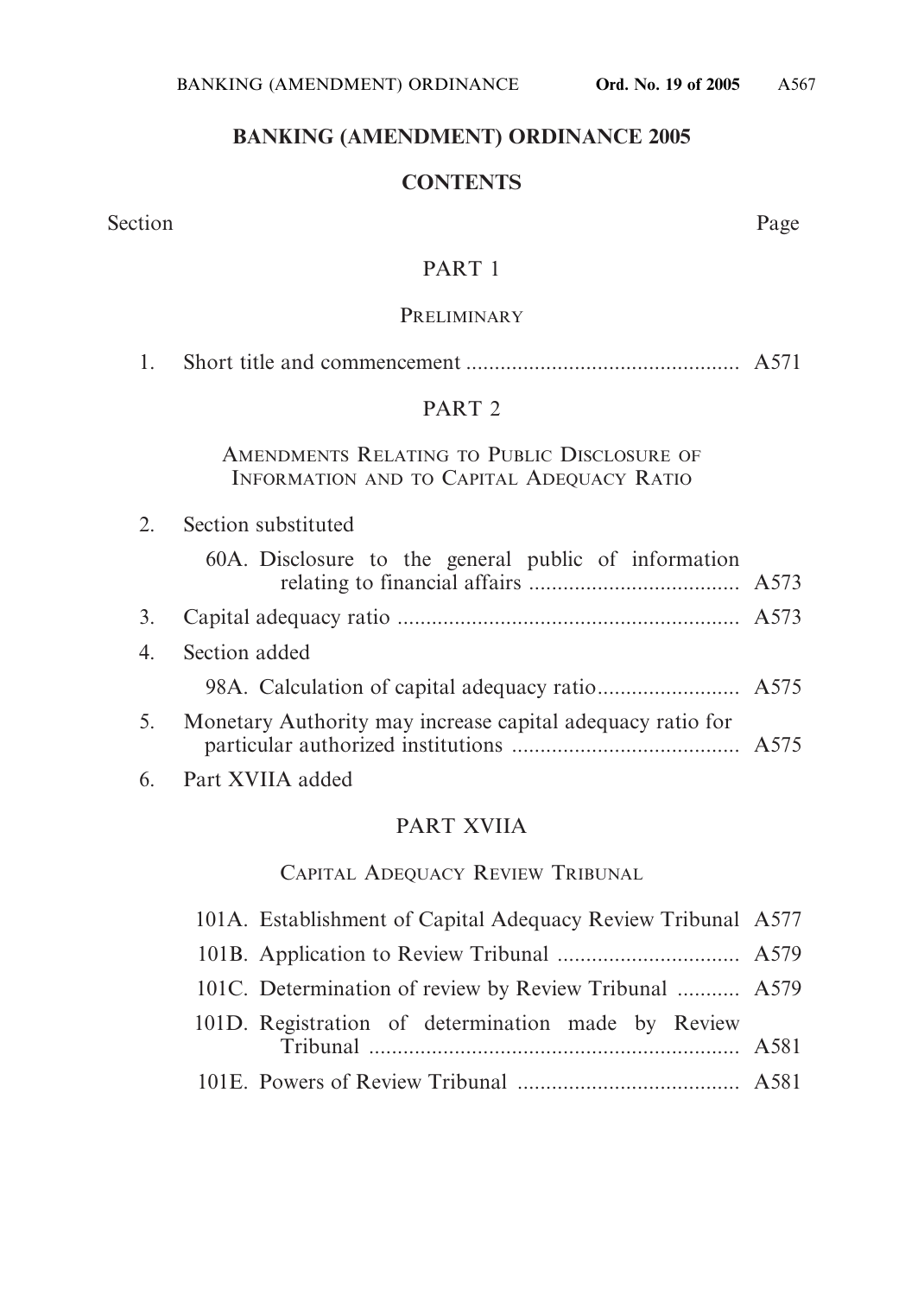| Section |                                                                 | Page |
|---------|-----------------------------------------------------------------|------|
|         | 101F. Sittings of Review Tribunal to be held in private  A585   |      |
|         | 101G. Use of incriminating evidence given under compulsion A587 |      |
|         |                                                                 |      |
|         |                                                                 |      |
|         |                                                                 |      |

# PART 3

# OTHER AMENDMENTS

| 8.  |                                                                |  |
|-----|----------------------------------------------------------------|--|
| 9.  |                                                                |  |
| 10. | Disciplinary action in respect of relevant individuals  A591   |  |
| 11. |                                                                |  |
| 12. | Returns and information to be submitted to the Monetary        |  |
| 13. |                                                                |  |
| 14. | Executive officers of registered institutions require Monetary |  |
|     |                                                                |  |
|     | Schedule Amendments consequential to sections 2 to 6 of this   |  |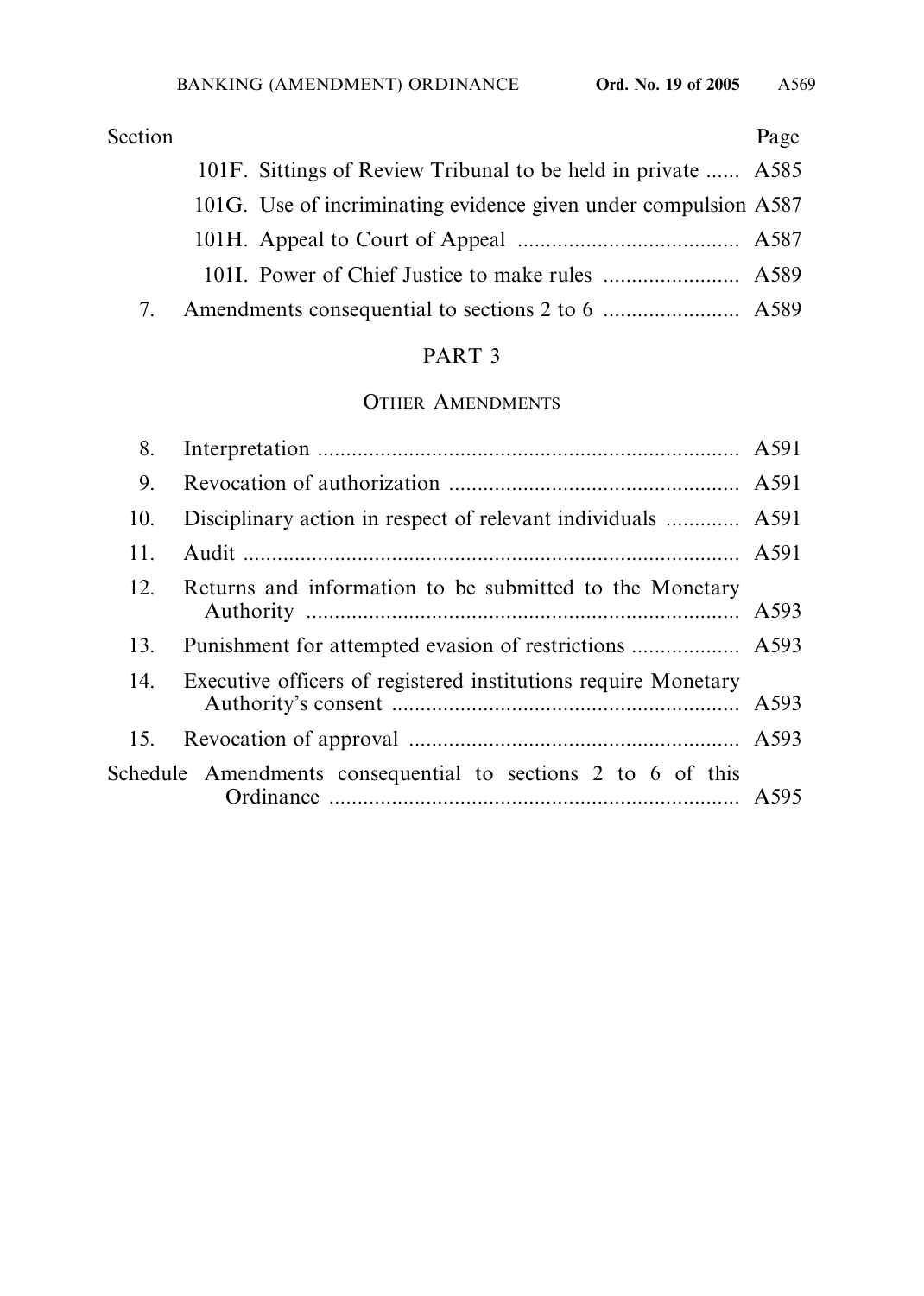## **HONG KONG SPECIAL ADMINISTRATIVE REGION**

ORDINANCE NO. 19 OF 2005



Donald TSANG Chief Executive 14 July 2005

 $[$ 

An Ordinance to amend the Banking Ordinance.

Enacted by the Legislative Council.

# PART 1

#### **PRELIMINARY**

### **1. Short title and commencement**

(1) This Ordinance may be cited as the Banking (Amendment) Ordinance 2005.

(2) This Ordinance shall come into operation on a day to be appointed by the Secretary for Financial Services and the Treasury by notice published in the Gazette.

# PART 2

## AMENDMENTS RELATING TO PUBLIC DISCLOSURE OF INFORMATION AND TO CAPITAL ADEQUACY RATIO

### **2. Section substituted**

Section 60A of the Banking Ordinance (Cap. 155) (as inserted by section 6 of the Banking (Amendment) Ordinance 1999 (42 of 1999) and further amended by section 24(4) of the Banking (Amendment) Ordinance 2001 (32 of 2001)) is repealed and the following substituted—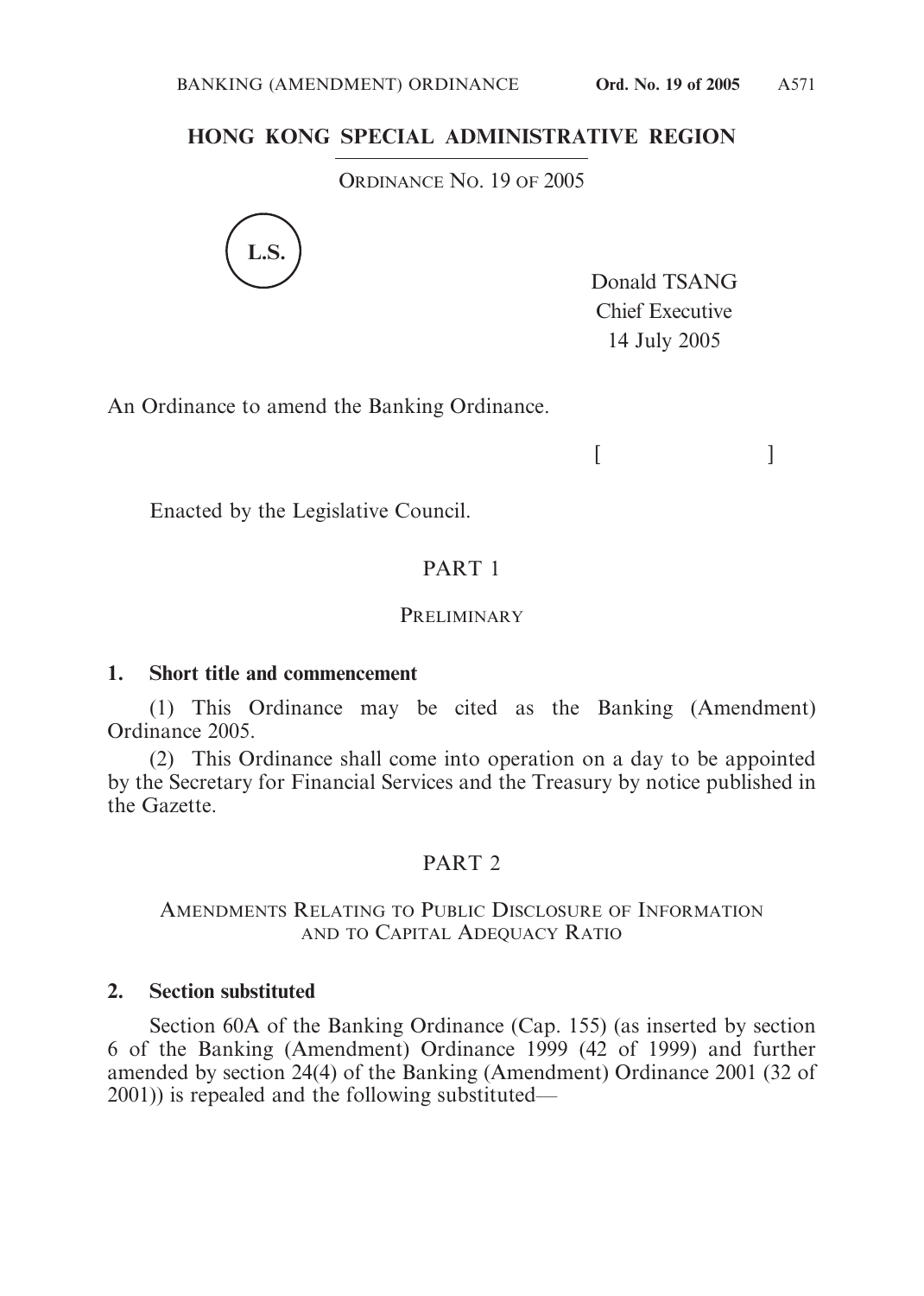### "**60A. Disclosure to the general public of information relating to financial affairs**

(1) The Monetary Authority may, after consultation with the Financial Secretary and the persons specified in subsection (2), make rules prescribing the information to be disclosed to the general public by authorized institutions relating to their state of affairs, profit and loss or capital adequacy ratio and prescribing the manner in which, times at which and periods during which such information shall be so disclosed.

- (2) The persons specified for the purposes of subsection (1) are—
	- (*a*) the Banking Advisory Committee;
	- (*b*) the Deposit-taking Companies Advisory Committee;
	- (*c*) The Hong Kong Association of Banks; and
	- (*d*) The DTC Association.

(3) Rules made under subsection (1) may make different provision for authorized institutions belonging to different classes of authorized institution.

(4) Where an authorized institution fails to comply with any requirement applicable to it contained in rules made under subsection (1), every director, every chief executive and every manager of the authorized institution commits an offence and is liable—

(*a*) on conviction upon indictment to a fine at tier 7; or

(*b*) on summary conviction to a fine at tier 5,

and, in the case of a continuing offence, to a further fine at tier 2 for every day during which the offence continues.

(5) For the avoidance of doubt, it is hereby declared that any requirement under subsection (1) for the Monetary Authority to consult with any person shall not operate to prevent the Monetary Authority from consulting with such other person as the Monetary Authority thinks fit.".

# **3. Capital adequacy ratio**

Section 98(1) is amended by repealing everything after "with" and substituting "subsection (2) and rules made under section 98A(1).".

# **4. Section added**

The following is added—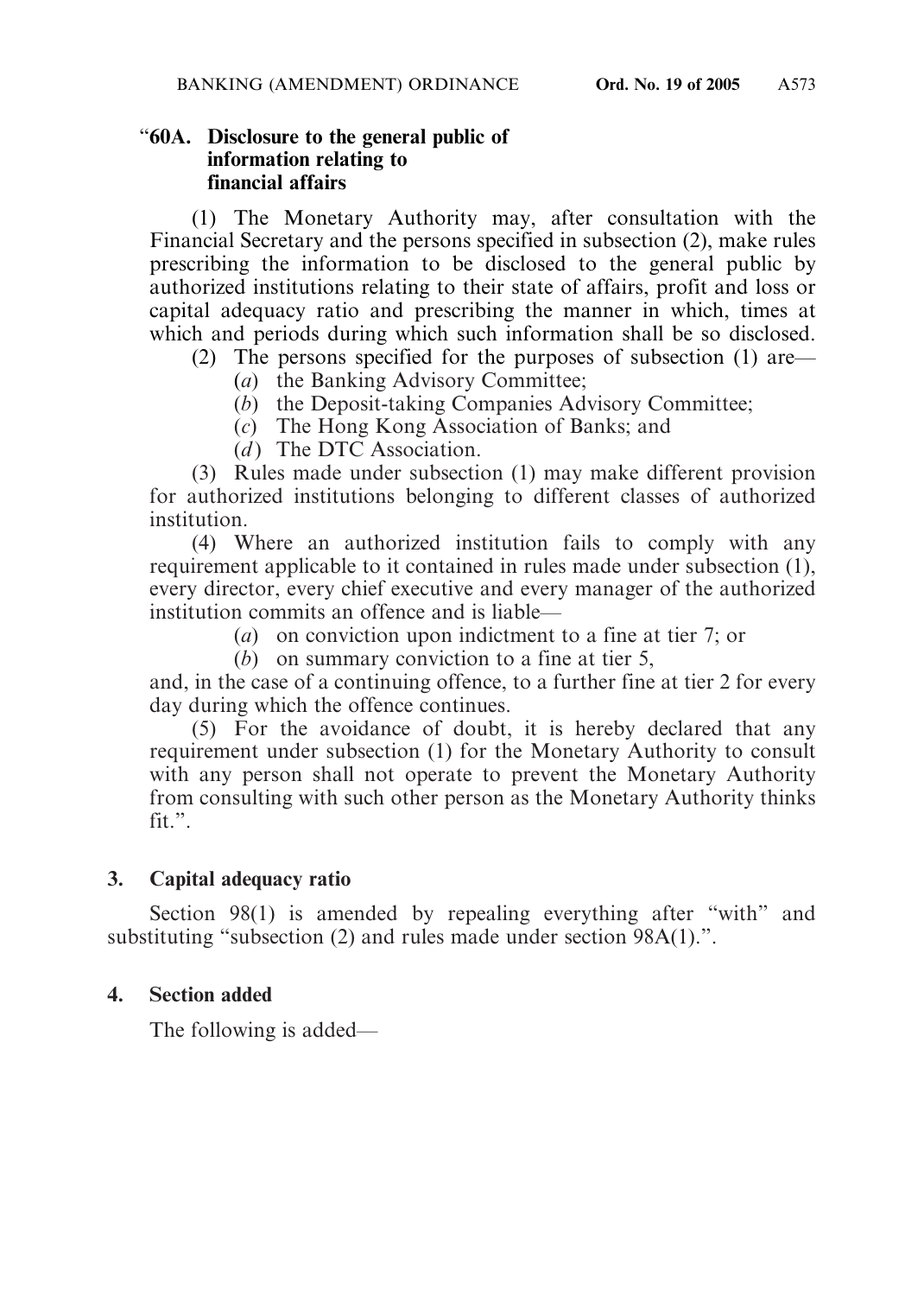# "**98A. Calculation of capital adequacy ratio**

(1) The Monetary Authority may, after consultation with the Financial Secretary and the persons specified in subsection (2), make rules prescribing the manner in which the capital adequacy ratio of authorized institutions shall be calculated.

(2) The persons specified for the purposes of subsection (1) are—

- (*a*) the Banking Advisory Committee;
- (*b*) the Deposit-taking Companies Advisory Committee;
- (*c*) The Hong Kong Association of Banks; and
- (*d*) The DTC Association.

(3) Rules made under subsection (1) may provide for the Monetary Authority, on application made to him by an authorized institution aggrieved by a decision of the Monetary Authority made in relation to it under those rules, to review his decision.

(4) Rules made under subsection (1) may provide that a decision made by the Monetary Authority under those rules is a decision to which section 101B(1) applies.

(5) For the avoidance of doubt, it is hereby declared that any requirement under subsection (1) for the Monetary Authority to consult with any person shall not operate to prevent the Monetary Authority from consulting with such other person as the Monetary Authority thinks fit.".

# **5. Monetary Authority may increase capital adequacy ratio for particular authorized institutions**

Section 101(1) is repealed and the following substituted—

"(1) The Monetary Authority may, after consultation with an authorized institution, by notice in writing served on it vary the capital adequacy ratio specified in section 98(1) in relation to that institution by increasing the ratio to not more than 16 per cent and, where the ratio is so varied, the other provisions of this Part shall, in relation to that institution, apply as if the ratio specified in section 98(1) were the ratio as so varied.".

# **6. Part XVIIA added**

The following is added immediately after section 101—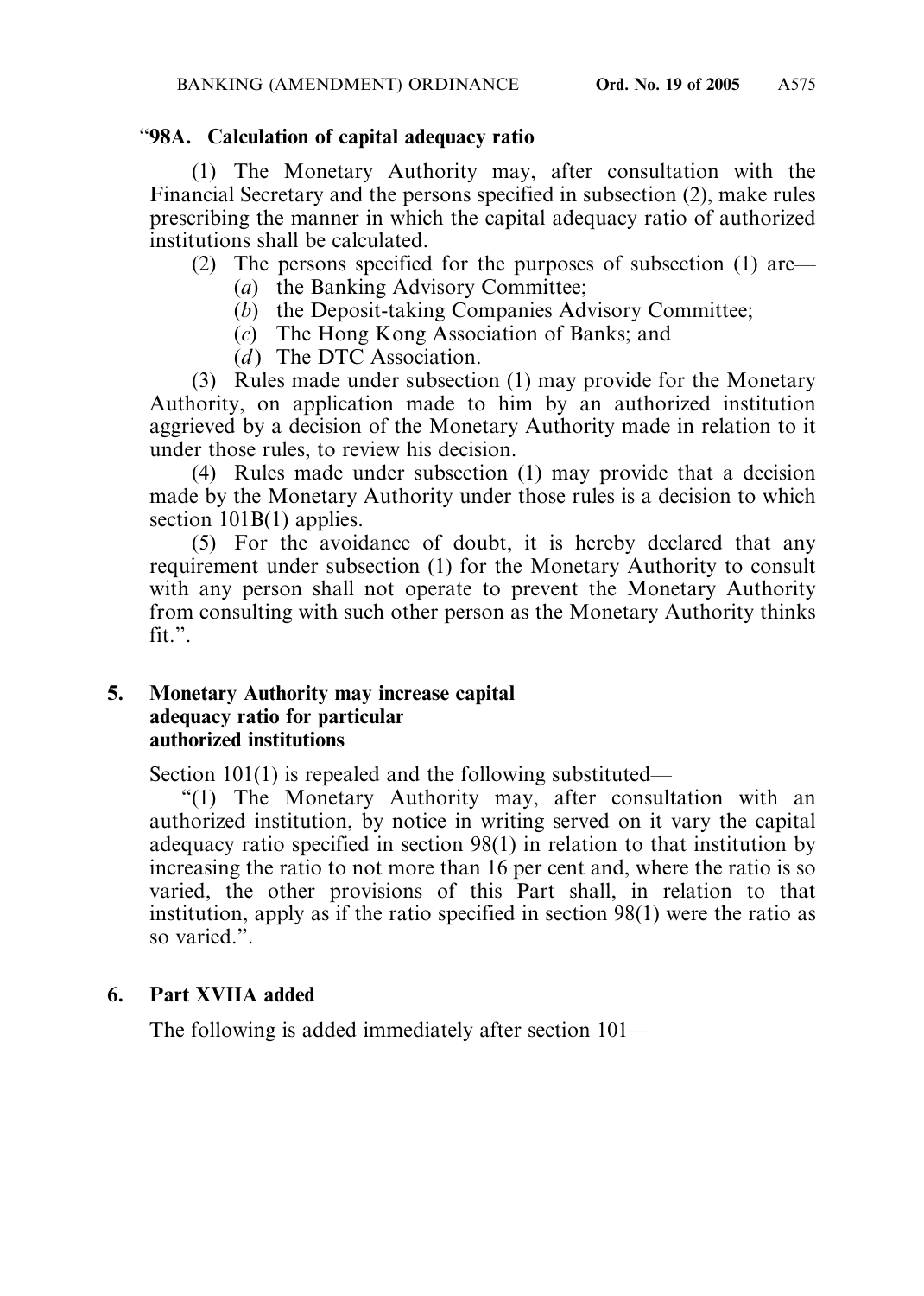# "PART XVIIA

# CAPITAL ADEQUACY REVIEW TRIBUNAL

# **101A. Establishment of Capital Adequacy Review Tribunal**

(1) There is established a tribunal to be known as the "Capital Adequacy Review Tribunal" in English and "資本充足事宜覆核審裁處" in Chinese, comprising a chairman and such number of members as may be appointed under subsection (3).

(2) The Chief Executive shall, by notice published in the Gazette, appoint to be the Chairman of the Review Tribunal a person who—

- (*a*) is qualified for appointment as a judge of the High Court under section 9 of the High Court Ordinance (Cap. 4); and
- (*b*) is not a public officer or, if he is, is a public officer by virtue only of being the chairman of a board or tribunal established under an Ordinance.

(3) The Chief Executive shall, by notice published in the Gazette, appoint as members of the Review Tribunal persons, not being public officers, whom he considers suitable for that appointment, and the number of persons so appointed shall at any one time be not less than 2.

(4) The Chairman and members of the Review Tribunal shall be paid, as a fee for their services, such amounts as the Chief Executive considers appropriate; and of those amounts the amounts payable to the Chairman shall be a charge on the general revenue, and the amounts payable to members shall be a charge on the Exchange Fund established under section 3 of the Exchange Fund Ordinance (Cap. 66).

(5) The Fifteenth Schedule has effect with respect to the Review Tribunal.

(6) Subject to this Part and the Fifteenth Schedule and to rules made under section 101I, the Chairman of the Review Tribunal may determine the procedures and practice of the Review Tribunal.

(7) In this section, "public officer" (公職人員) does not include a person who is a judicial officer for the purpose of section 2 of the Judicial Officers Recommendation Commission Ordinance (Cap. 92) or a judicial officer appointed by the Chief Justice.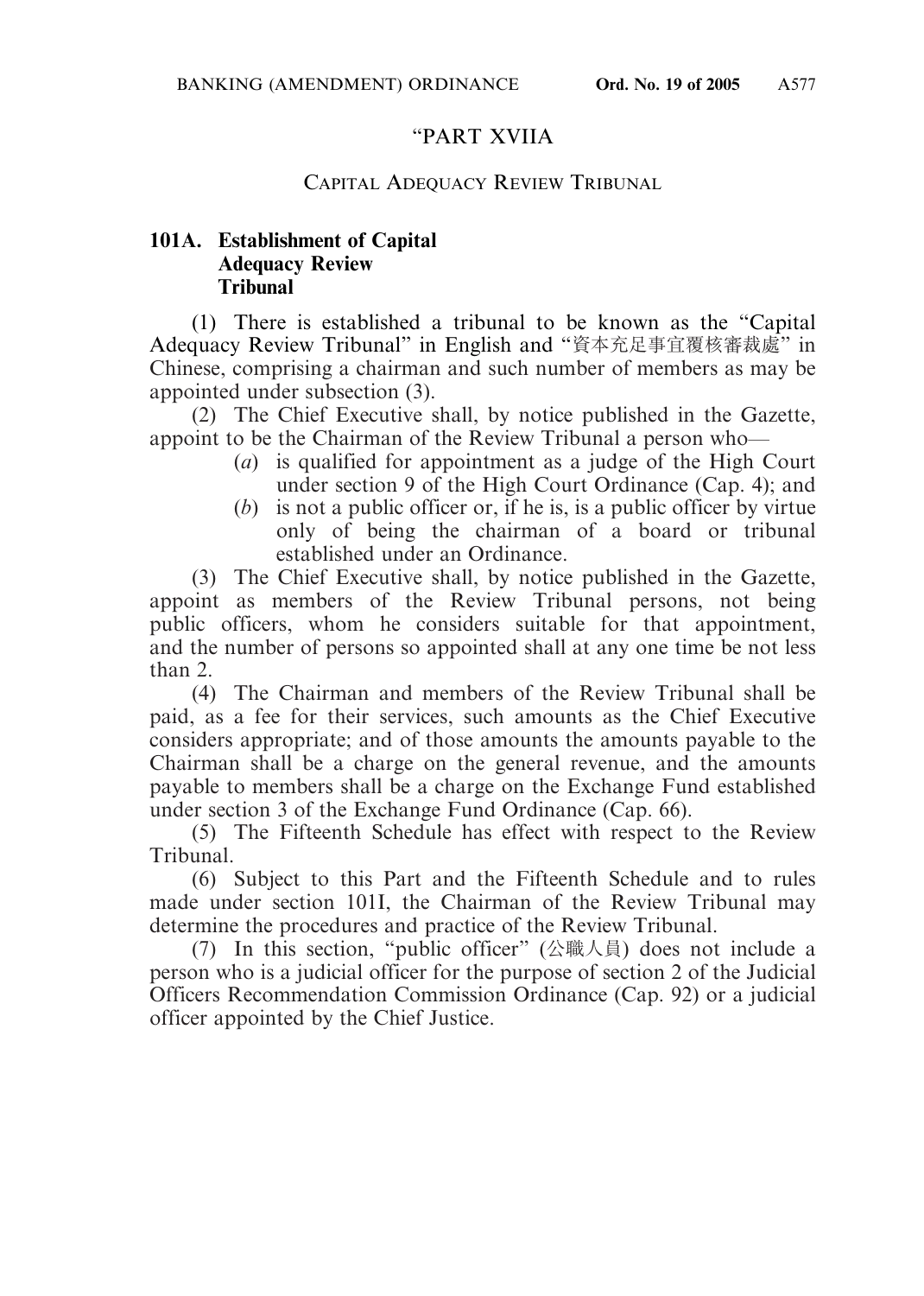# **101B. Application to Review Tribunal**

(1) An authorized institution that is aggrieved by a decision of the Monetary Authority made in relation to it, being a decision to which this section applies by virtue of section 98A(4), may, at any time within the period specified in subsection (3), apply to the Review Tribunal for a review of the decision.

(2) An application for review shall be in writing and shall state the grounds for the application for a review.

(3) The period specified for the purposes of subsection (1) is the period ending 30 days after the receipt by the authorized institution of notice in writing given by the Monetary Authority informing it of the decision, or such later date as the Review Tribunal may, in the circumstances of the particular case, allow.

(4) The making of an application to the Review Tribunal for a review of a decision does not operate to suspend the decision.

# **101C. Determination of review by Review Tribunal**

(1) The Review Tribunal shall deliver to the Monetary Authority a copy of any application for a review of a decision under section 101B(1) that it has received.

(2) As soon as practicable after receipt of that copy, the Monetary Authority shall forward to the Review Tribunal a copy of the decision together with all other relevant papers in his possession.

(3) In reviewing a decision of the Monetary Authority, the Review Tribunal shall afford both the applicant and the Monetary Authority a reasonable opportunity of being heard.

(4) For the purpose of proceedings before the Review Tribunal, matters of fact are established if they are established on the balance of probabilities.

(5) In determining a review of a decision, the Review Tribunal may—

- (*a*) affirm, vary or set aside the decision; or
- (*b*) remit the matter to the Monetary Authority with any direction that it considers appropriate.

(6) As soon as practicable after completing the review, the Review Tribunal shall deliver its determination and the reasons for that determination.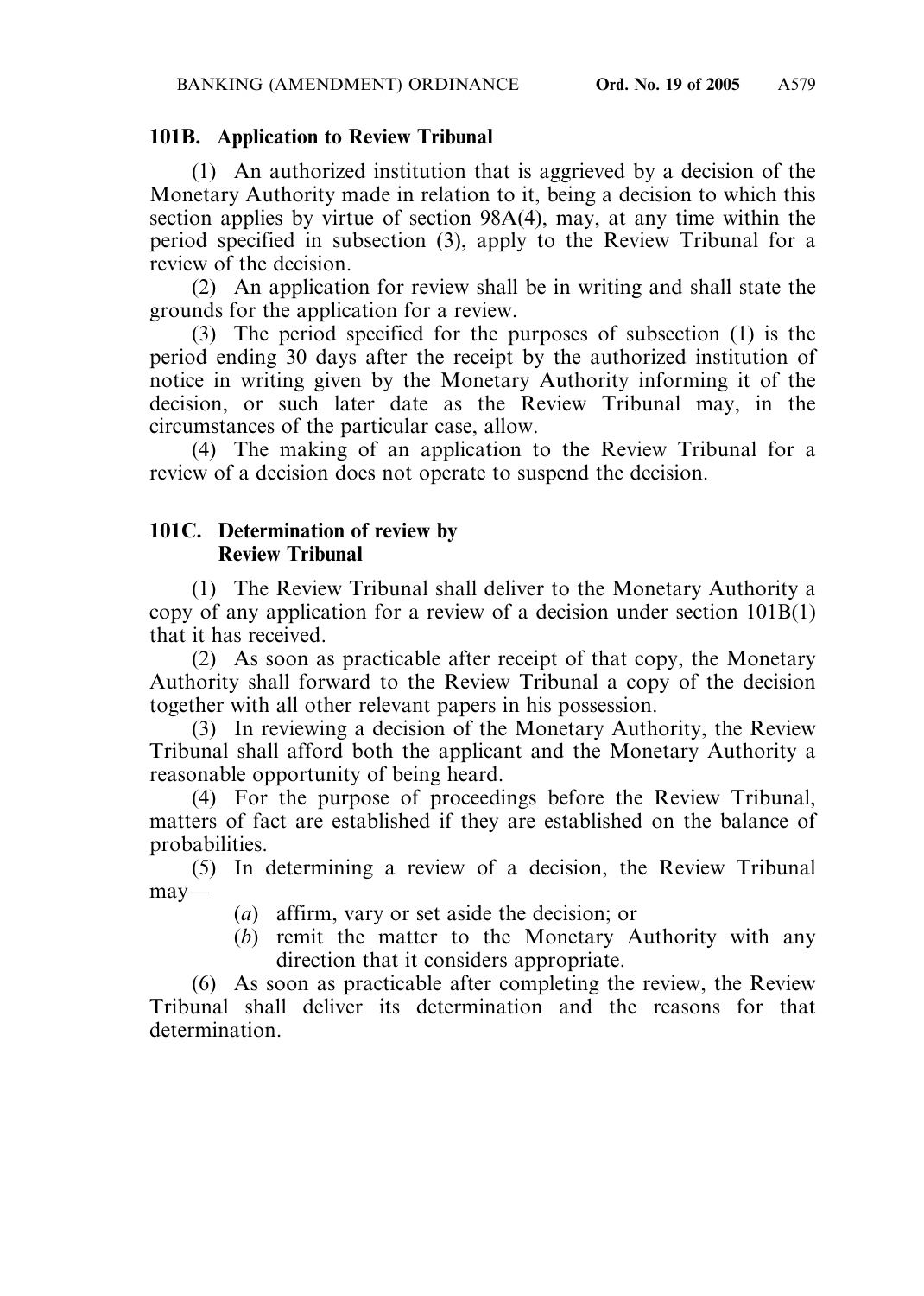### **101D. Registration of determination made by Review Tribunal**

(1) A determination made by the Review Tribunal shall be recorded in writing and signed by the Chairman of the Tribunal.

(2) The Court of First Instance may, on notice in writing given by the Review Tribunal in the manner prescribed by rules made by the Chief Justice under section 101I, register a determination of the Review Tribunal in the Court of First Instance; and a determination so registered shall for all purposes be regarded as an order of the Court of First Instance made within the jurisdiction of the Court of First Instance.

(3) The determination of the Review Tribunal is final and, except as provided in section 101H, is not subject to appeal.

(4) For the purposes of any proceedings in a court of law, a document purporting to be a record of a determination of the Review Tribunal signed by the Chairman of the Review Tribunal shall, in the absence of evidence to the contrary, be regarded as a determination of the Review Tribunal duly made and signed, without proof of its making, or proof of signature, or proof that the person signing the determination was in fact the Chairman of the Review Tribunal.

# **101E. Powers of Review Tribunal**

- (1) For the purposes of any review, the Review Tribunal may—
	- (*a*) receive and consider any material by way of oral evidence, written statements or documents, whether or not the material would be admissible in a court of law;
	- (*b*) determine the manner in which any such material is received;
	- (*c*) by notice in writing signed by the Chairman of the Tribunal, require a person to attend before it and, subject to subsection (2), to give evidence and produce any article, record or document in his possession or control relating to the subject matter of the review;
	- (*d*) administer oaths:
	- (*e*) examine or cause to be examined on oath or otherwise a person attending before it and require the person to answer truthfully any question which the Tribunal considers appropriate for the purpose of the review;
	- (*f*) order a witness to provide evidence for the purpose of the review by affidavit;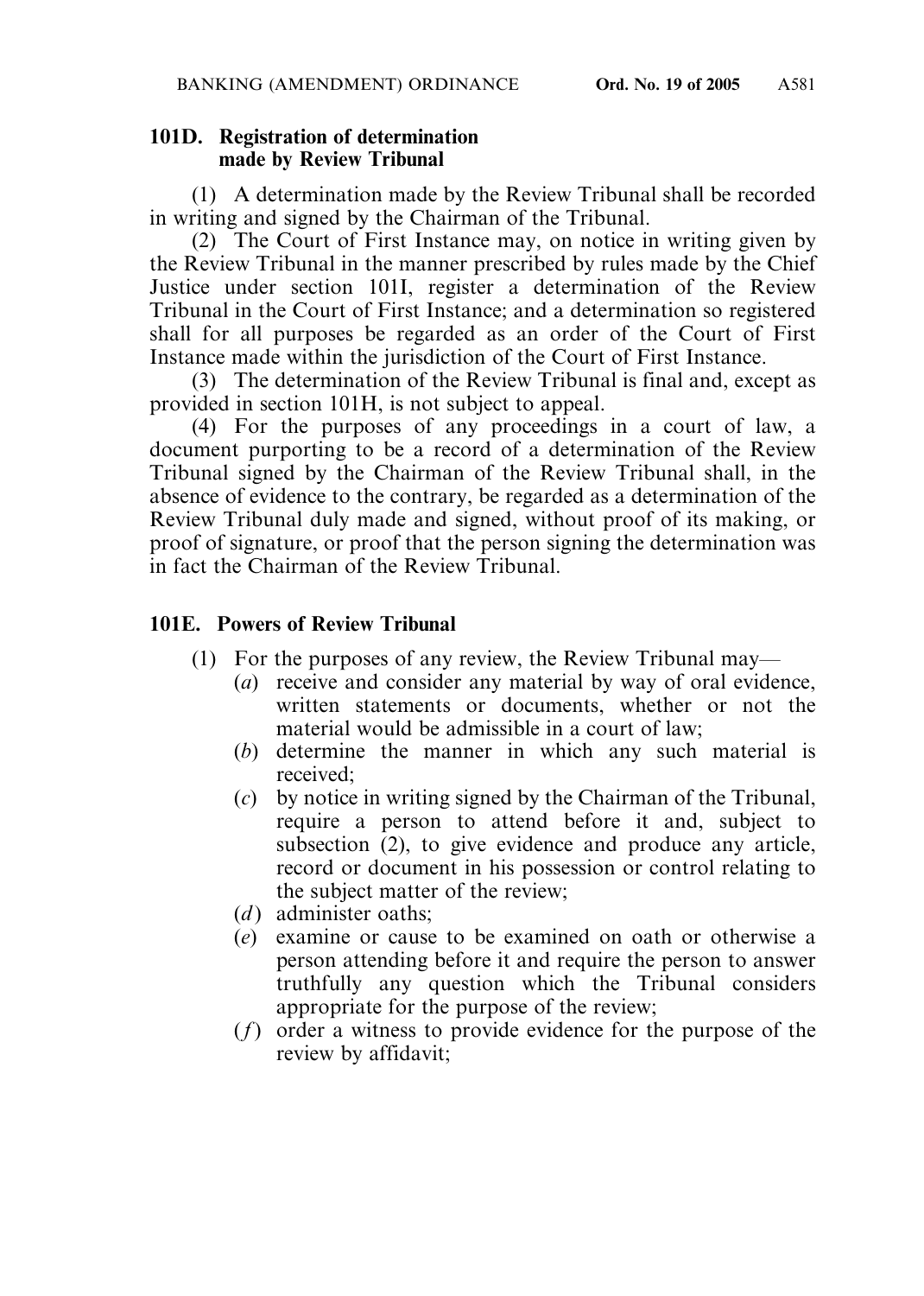- (*g*) stay any of the proceedings in the review on such grounds and on such terms and conditions as it considers appropriate having regard to the interests of justice;
- (*h*) order that costs be paid to any party to the review or any person who is required to attend before it for the purpose of the review;
- (*i*) hear an application for stay of proceedings for a review at any time before its determination is made; and
- ( *j*) exercise such other powers or make such other orders as may be necessary for or ancillary to the conduct of the review or the performance of its functions.

(2) Nothing in subsection (1) empowers the Review Tribunal to require—

- (*a*) the technical consultant or adviser of an applicant to disclose any information relating to the affairs of any person other than the applicant; or
- (*b*) a solicitor or counsel to disclose any privileged communication, whether oral or written, made to or by him in that capacity.

(3) For the avoidance of doubt, the rules of law under which evidence or documents are permitted or required to be withheld on grounds of public interest immunity apply in relation to proceedings of the Review Tribunal as they apply in relation to civil proceedings in a court and, accordingly, a person may not under subsection (1) be required to give, produce or provide any evidence or document if he could not be required to do so if the proceedings of the Review Tribunal were civil proceedings in a court.

(4) No person shall—

- (*a*) fail to comply with an order, notice, prohibition or requirement of the Review Tribunal made or given under or pursuant to subsection (1) or the Fifteenth Schedule;
- (*b*) disrupt any sitting of the Review Tribunal or otherwise misbehave during any such sitting;
- (*c*) having been required by the Review Tribunal under subsection (1) to attend before the Tribunal, leave the place where his attendance is so required without the permission of the Tribunal;
- (*d*) hinder or deter any person from attending before the Review Tribunal, giving evidence or producing any article, record or document, for the purpose of a review;
- (*e*) threaten, insult or cause any loss to be suffered by any person who has attended before the Review Tribunal, on account of such attendance; or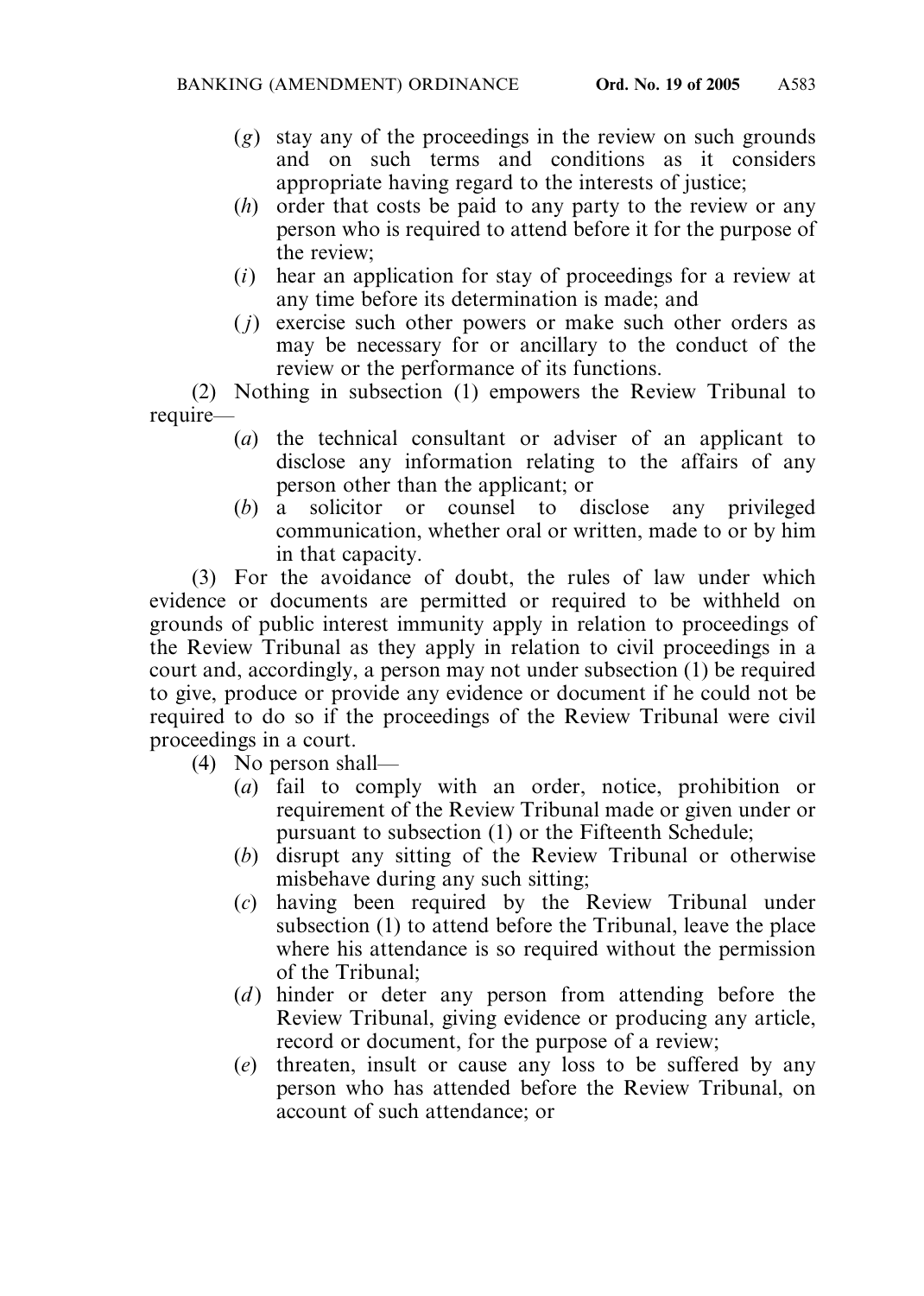(*f*) threaten, insult or cause any loss to be suffered by the Chairman, or any member, of the Review Tribunal at any time on account of the performance of his functions in that capacity.

(5) A person who, without reasonable excuse, contravenes subsection (4) commits an offence and is liable—

- (*a*) on conviction upon indictment to a fine at tier 8 and to imprisonment for 2 years; or
- (*b*) on summary conviction to a fine at tier 5 and to imprisonment for 6 months.

(6) A person is not excused from complying with an order, notice, prohibition or requirement of the Review Tribunal made or given under or pursuant to subsection (1) only on the ground that to do so might tend to incriminate the person.

## **101F. Sittings of Review Tribunal to be held in private**

(1) The sittings of the Review Tribunal shall be held in private.

(2) A participant in proceedings for a review shall not, at the time of the proceedings or at any other time, publish or otherwise disclose to any person any information about the review or any information that comes to his knowledge in the course of the review.

(3) Subsection (2) does not apply to a disclosure, by a participant in proceedings for a review—

- (*a*) made to another participant in the same proceedings, where the disclosure is necessary for the proper carrying out of the first-mentioned participant's functions in relation to the review; or
- (*b*) necessarily made for the purpose of an appeal to the Court of Appeal under section 101H in relation to the review.

(4) Subsection (2) does not apply to publication by the Review Tribunal under subsection (6) of the reasons for its determination in any proceedings.

(5) A person who contravenes subsection (2) commits an offence and is liable—

- (*a*) on conviction upon indictment to a fine at tier 8 and to imprisonment for 2 years; or
- (*b*) on summary conviction to a fine at tier 5 and to imprisonment for 6 months.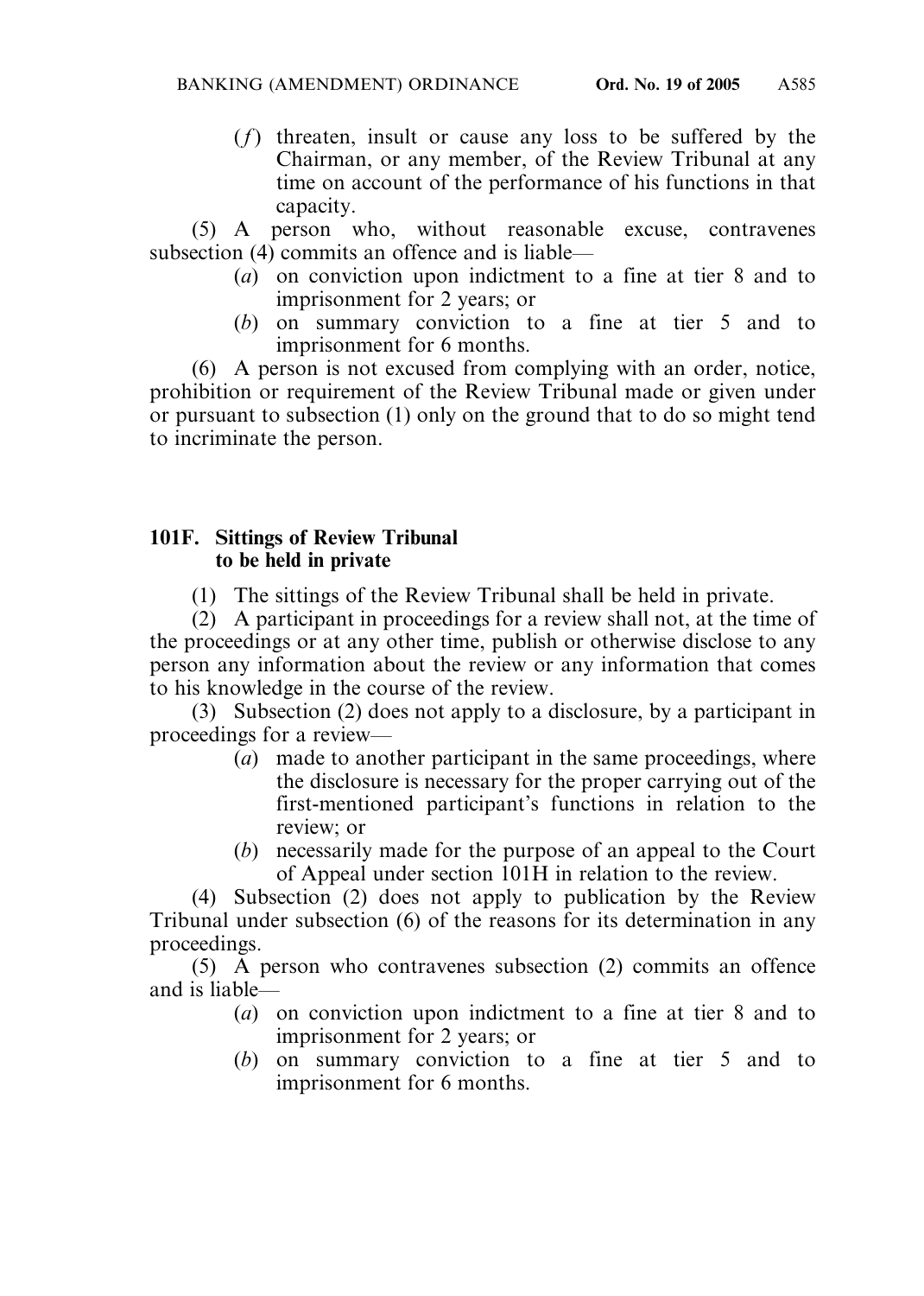(6) The Review Tribunal may, with the consent of the applicant and the Monetary Authority, for the information of authorized institutions generally, publish the reasons for its determination in any proceedings, or a summary of any part of those reasons, but without disclosing or containing information leading to the disclosure of—

- (*a*) the identity of the applicant or any witness in the proceedings;
- (*b*) any commercially sensitive information relating to the applicant; or
- (*c*) any confidential information obtained from the Monetary Authority.

(7) In this section, "participant" (參與者), in relation to any proceedings for a review, means the Chairman and members of the Review Tribunal, the applicant in the proceedings, and any witness, solicitor, counsel or other person involved in the review but, without prejudice to section 120(1), does not include the Monetary Authority.

### **101G. Use of incriminating evidence given under compulsion**

(1) This section applies to any evidence, answer or information given or provided by a person pursuant to a requirement or order of the Review Tribunal made under section  $101E(1)(c)$ ,  $(e)$ ,  $(f)$  or  $(j)$ .

(2) Notwithstanding any other provision of this Ordinance, neither the evidence, answer or information given or provided by the person nor the requirement or order made by the Review Tribunal shall be admissible in evidence against the person in criminal proceedings in a court of law, other than proceedings in which the person is charged with an offence under section  $101E(4)(a)$ , or with an offence under Part V of the Crimes Ordinance (Cap. 200), or with perjury, in respect of the evidence, answer or information.

# **101H. Appeal to Court of Appeal**

(1) A party to proceedings for a review before the Review Tribunal may, if dissatisfied with a decision of the Review Tribunal in the proceedings or with the determination of the review, appeal to the Court of Appeal against the decision or determination on a point of law.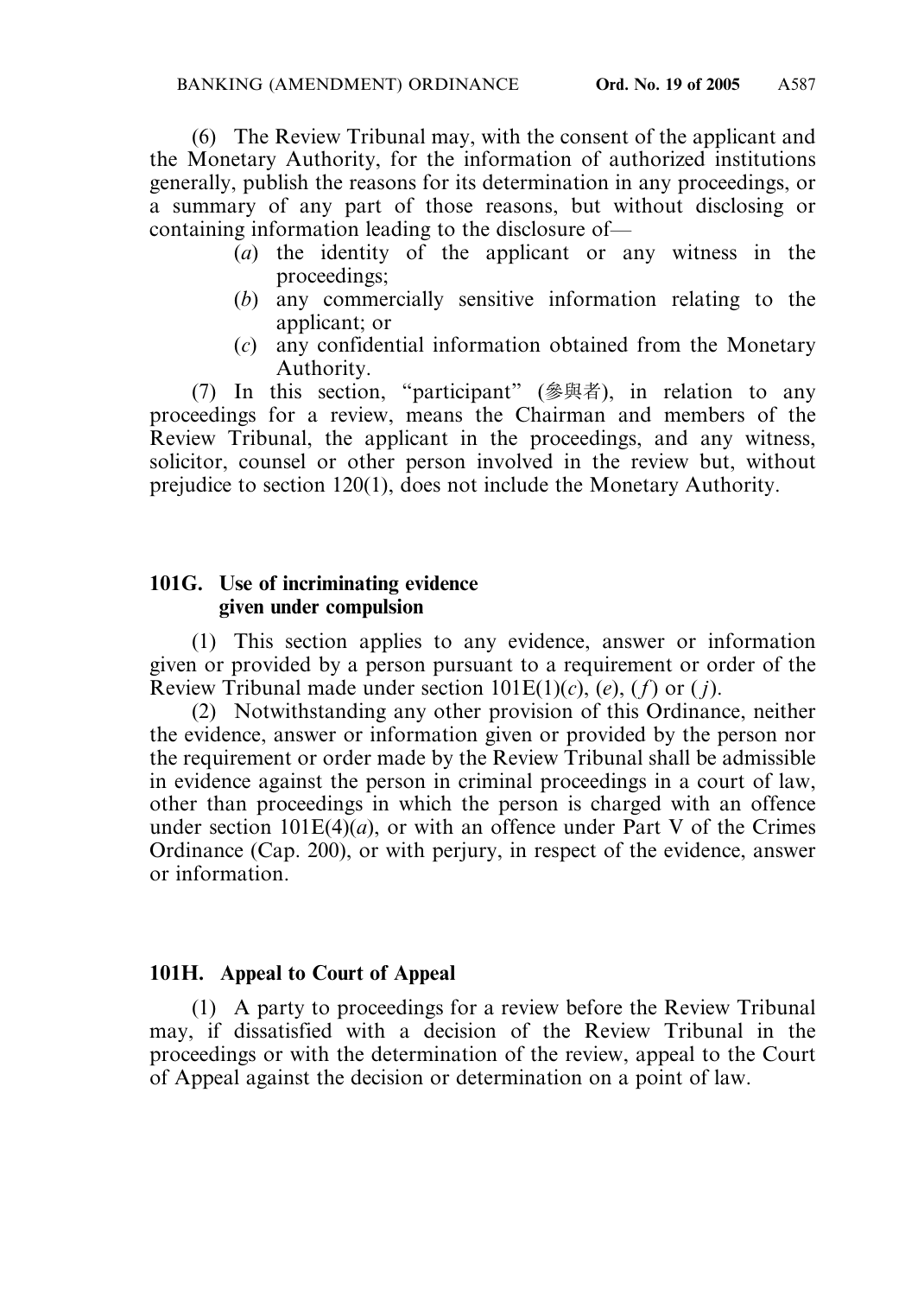(2) Where an appeal has been lodged under subsection (1) the Court of Appeal may, on application made to it by any party to the review proceedings, order a stay of the proceedings, or of execution of the determination, of the Review Tribunal, subject to such conditions as to costs, payment of money into the Tribunal or otherwise as the Court of Appeal considers appropriate; but the lodging of an appeal under subsection (1) does not of itself operate as a stay of the proceedings, or of execution of the determination, of the Tribunal.

(3) The Court of Appeal may affirm, vary or set aside the decision or determination appealed against, or may remit the matter in question to the Review Tribunal, or to the Monetary Authority, with such directions as it considers appropriate.

(4) The Rules of the High Court (Cap. 4 sub. leg. A) apply in relation to such an appeal to the extent that those Rules are not inconsistent with this Ordinance.

(5) In an appeal under this section, the Court of Appeal may make such order for payment of costs as it considers appropriate.

# **101I. Power of Chief Justice to make rules**

The Chief Justice may make rules—

- (*a*) providing for matters of procedure, or other matters, relating to applications for a review, or reviews, under this Part, which are not provided for in this Part or section 5 of the Fifteenth Schedule;
- (*b*) providing for the issue or service of any document (however described) for the purposes of this Part or section 5 of the Fifteenth Schedule;
- (*c*) providing for matters relating to the registration in the Court of First Instance pursuant to section 101D(2) of a determination of the Review Tribunal;
- (*d*) regulating the procedure for the hearing of appeals under section 101H; or
- (*e*) prescribing anything required to be prescribed under this Part or section 5 of the Fifteenth Schedule."

# **7. Amendments consequential to sections 2 to 6**

The amendments set out in the Schedule shall have effect.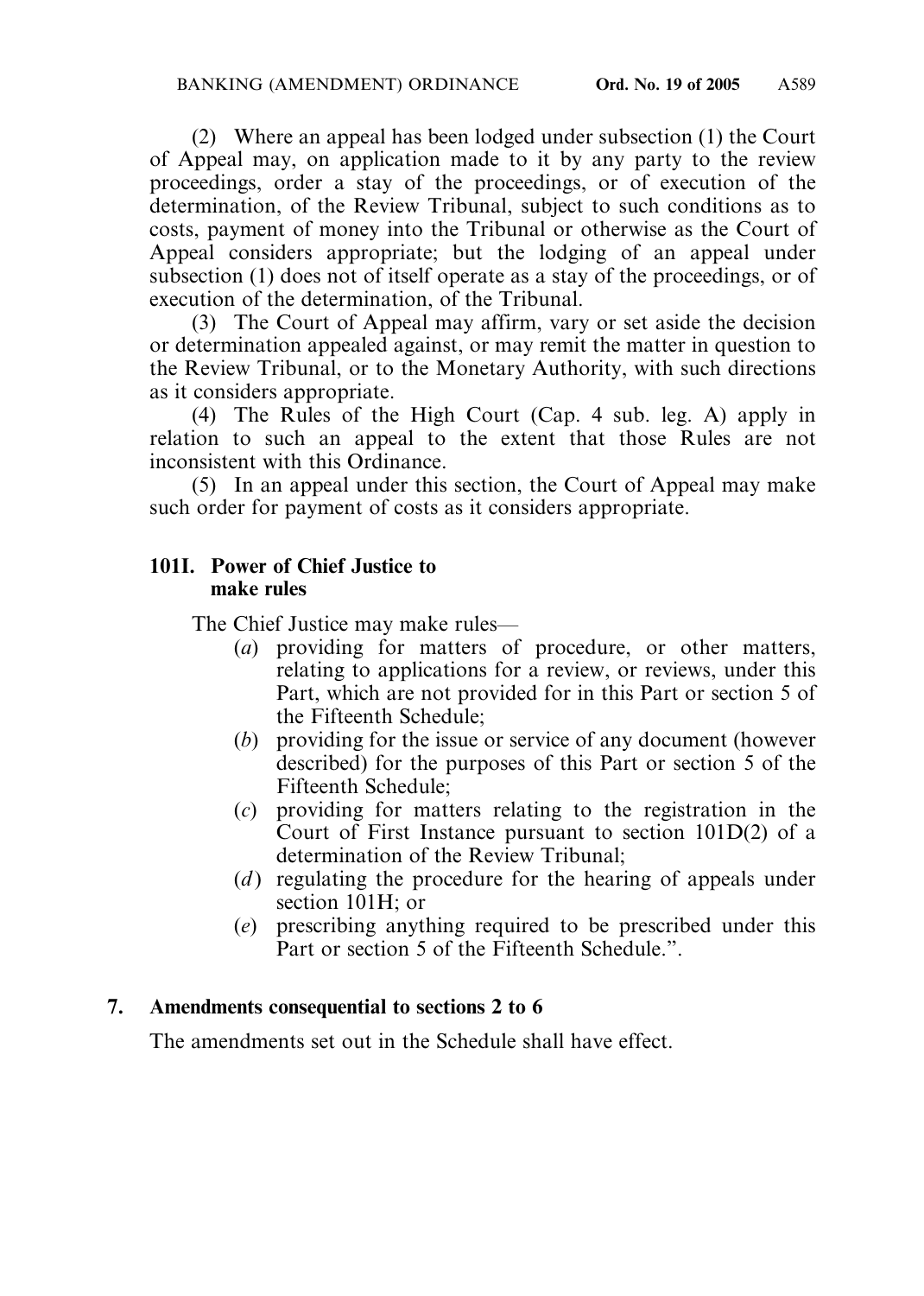# PART 3

### OTHER AMENDMENTS

### **8. Interpretation**

(1) Section 2(8) is amended by adding ", other than section 14," after "Ordinance".

(2) Section 2 is amended by adding—

"(18) Any provision of this Ordinance that purports to impose criminal liability on every manager of an authorized institution or other company in the event of a contravention of this Ordinance shall be construed as imposing criminal liability on a manager of an authorized institution or other company only to the extent that the contravention was caused or contributed to by an act or omission on the part of the manager himself or a person under his control.".

### **9. Revocation of authorization**

(1) Section 22(1) is amended by repealing "subsection (3)" and substituting "subsections (1A) and (3)".

(2) Section 22 is amended by adding—

"(1A) The requirement in subsection (1) to consult the Financial Secretary before proposing to revoke the authorization of an authorized institution shall not apply where the ground for the revocation of the authorization of the authorized institution is a request in writing by the institution to the Monetary Authority to revoke its authorization.".

### **10. Disciplinary action in respect of relevant individuals**

Section 58A is amended by adding—

"(4A) Where the Monetary Authority has exercised his power under subsection (1) against a relevant individual, the Monetary Authority may disclose to the public details of the decision he has made under that subsection, the reasons for which the decision was made, and any material facts relating to the case.".

### **11. Audit**

Section 59(5) is amended by repealing "or (2)" and substituting ", and every director, every chief executive and every manager of an authorized institution which, without reasonable excuse, contravenes subsection (2)".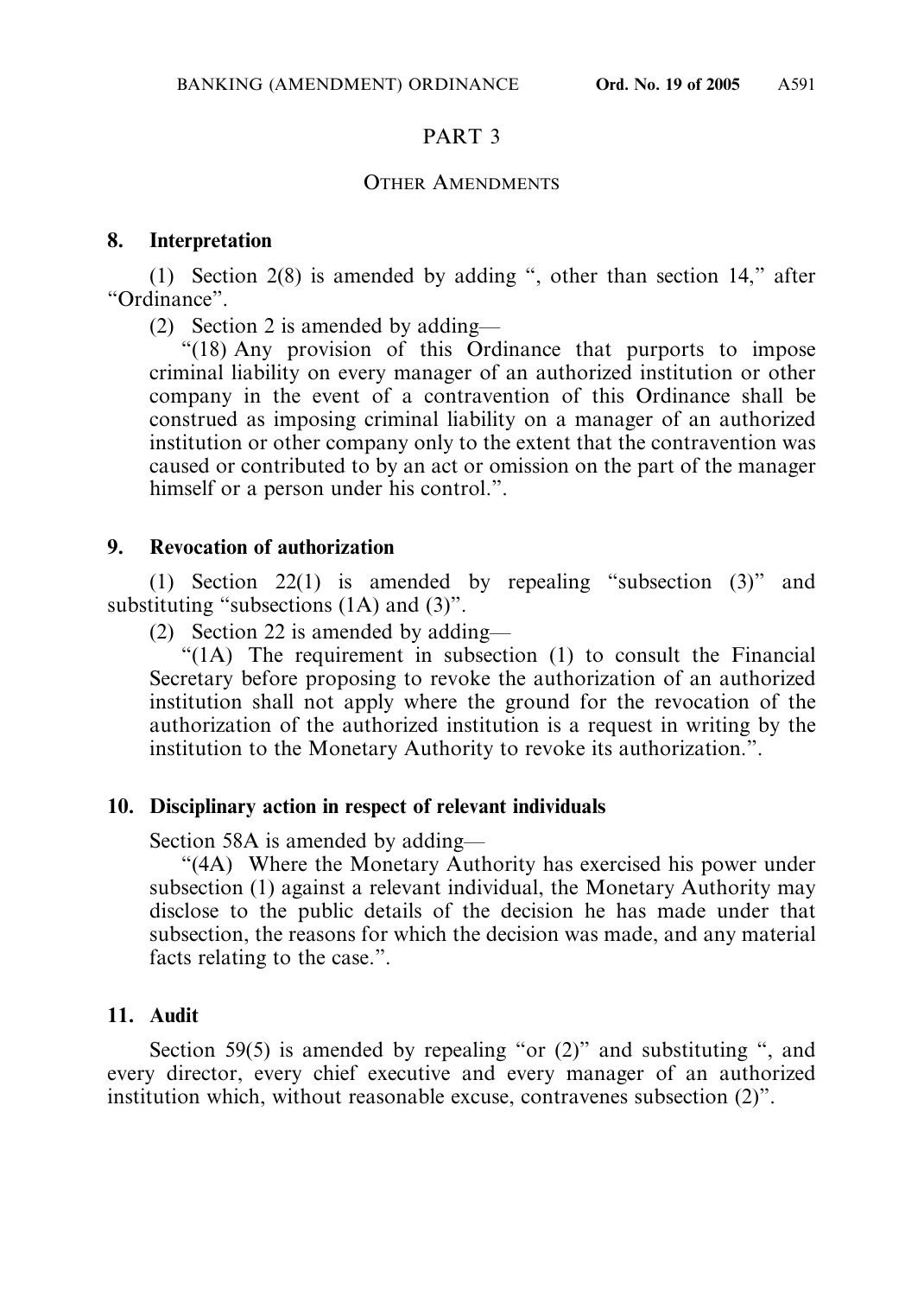# **12. Returns and information to be submitted to the Monetary Authority**

Section 63(5) is amended by repealing "contravenes subsection (1), or fails to comply with any requirement under subsection (3) or (3A)," and substituting ", without reasonable excuse, contravenes subsection (1) or fails to comply with any requirement under subsection (3) or (3A)".

# **13. Punishment for attempted evasion of restrictions**

Section 70D(2) is amended by repealing "every director, every chief executive and every manager" and substituting "any director, chief executive or manager".

### **14. Executive officers of registered institutions require Monetary Authority**'**s consent**

Section 71C is amended by adding—

"(7A) Where the Monetary Authority has exercised his power under subsection (4) against an executive officer, the Monetary Authority may disclose to the public details of the decision he has made under that subsection, the reasons for which the decision was made, and any material facts relating to the case.".

# **15. Revocation of approval**

(1) Section 118D(1) is amended by repealing "subsection (2)" and substituting "subsections (1A) and (2)".

(2) Section 118D is amended by adding—

"(1A) The requirement in subsection (1) to consult the Financial Secretary before proposing to revoke the approval of an approved money broker shall not apply where the ground for the revocation of the approval of an approved money broker is a request in writing by the money broker to the Monetary Authority to revoke its approval.".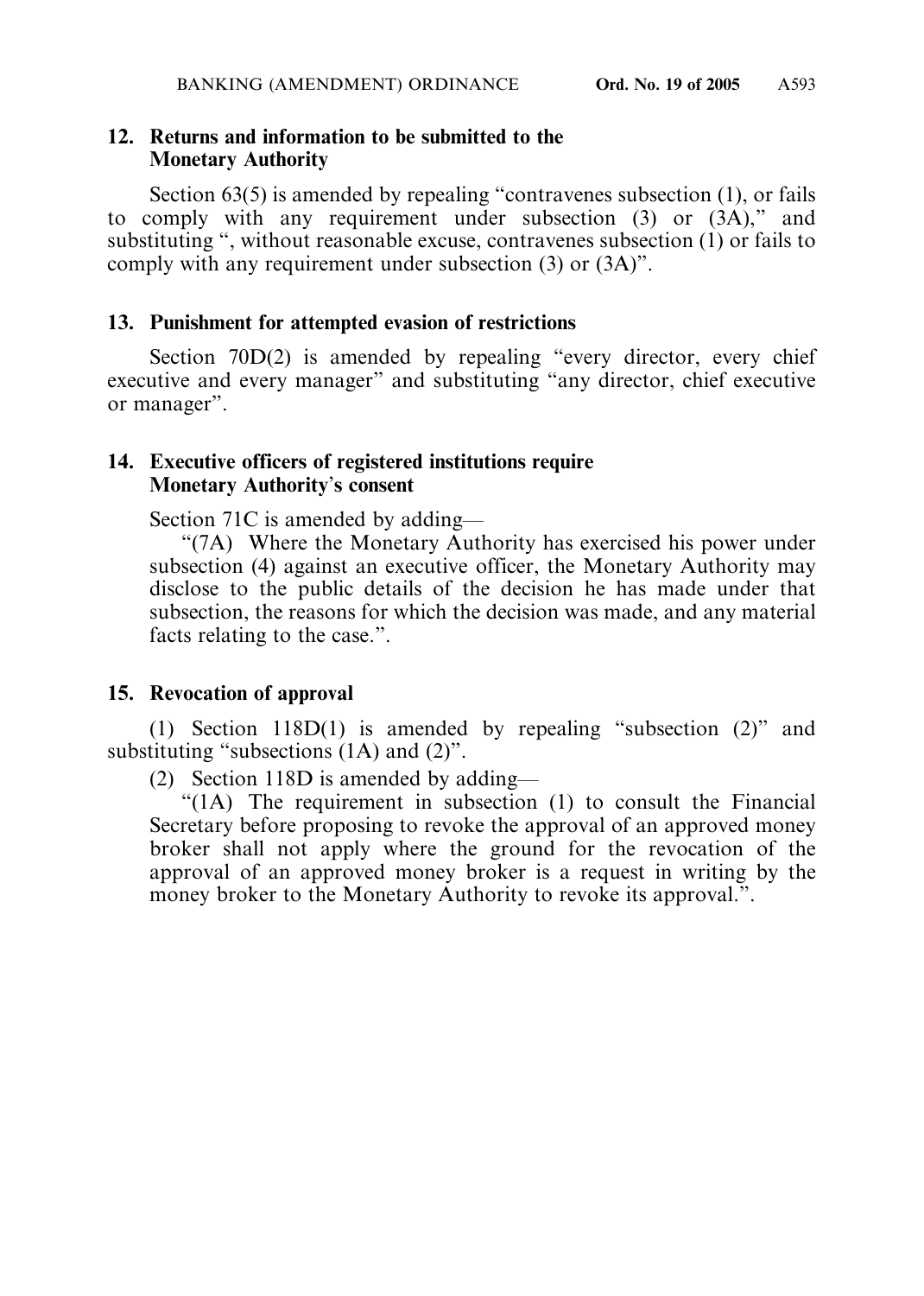#### SCHEDULE [s. 7]

### AMENDMENTS CONSEQUENTIAL TO SECTIONS 2 TO 6 OF THIS ORDINANCE

# PART 1

### AMENDMENTS TO THE BANKING ORDINANCE AND ITS SUBSIDIARY LEGISLATION

## **Banking Ordinance**

#### 1. **Interpretation**

(1) The Banking Ordinance (Cap. 155) is amended, in section 2(1), by repealing the definition of "capital adequacy ratio" and substituting—

" "capital adequacy ratio" (資本充足比率), in relation to an authorized institution, means the ratio of the institution's capital base to a value representing the degree of risk of the following kinds to which the institution is exposed—

- (*a*) credit risk, that is to say, the risk of loss from—
	- (i) default by counterparties in on-balance sheet and offbalance sheet items of the institution; or
	- (ii) diminution in the value of such on-balance sheet items of the institution as may for the purposes of this paragraph be prescribed by the Monetary Authority in rules made under section 98A(1);
- (*b*) market risk, that is to say, the potential losses arising from fluctuations in the value of positions held by the institution—
	- (i) for trading purposes in debt securities, interest raterelated contracts, equities and equity-related contracts; and
	- (ii) in foreign exchange, exchange rate-related contracts, commodities and commodity-related contracts; and
- (*c*) operational risk, that is to say, the risk of direct or indirect losses resulting from—
	- (i) inadequacies or failings in the processes or systems, or of personnel, of the institution; or
	- (ii) external events;".
- (2) Section 2(1) is amended by adding—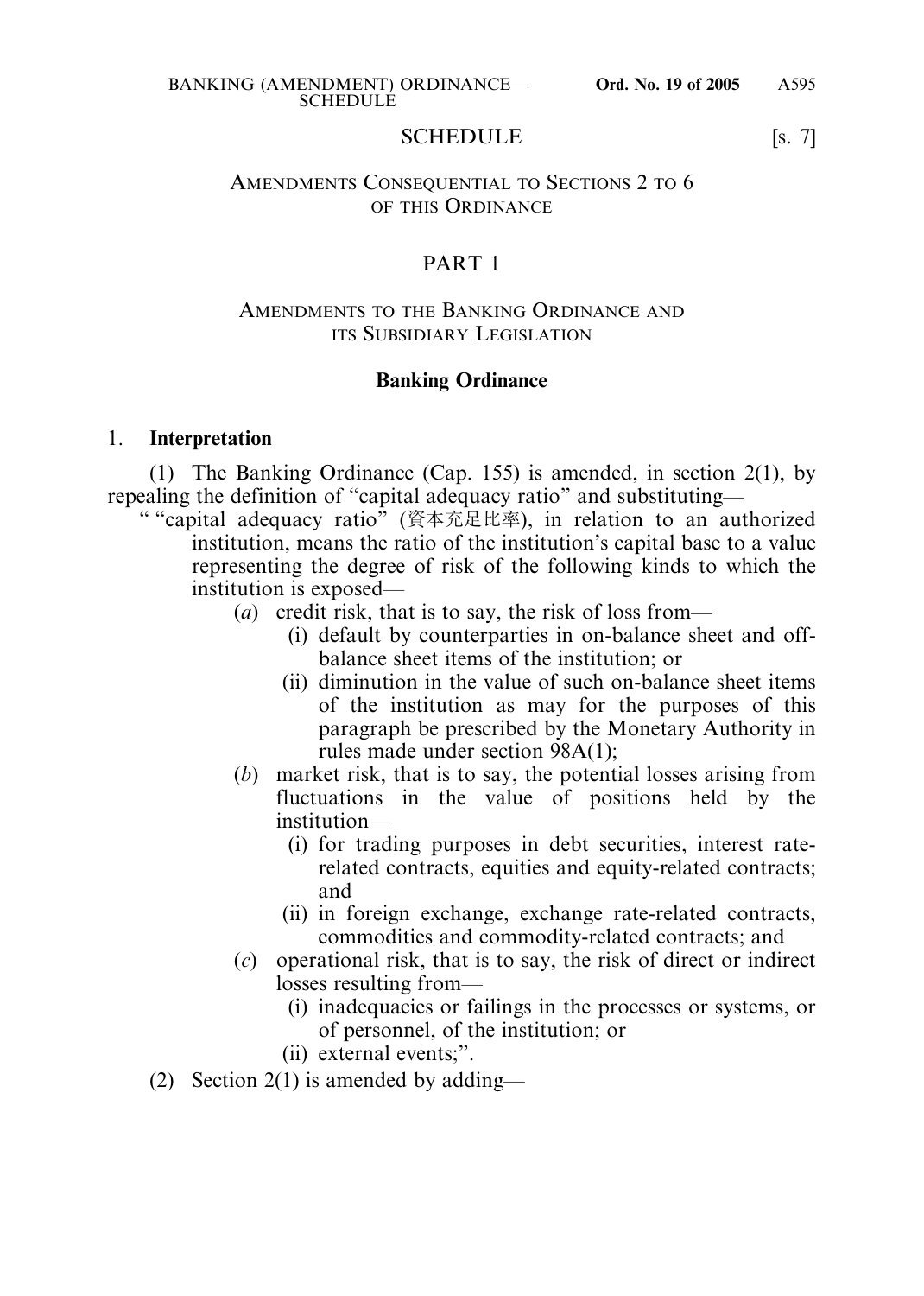- " "capital base" (資本基礎), in relation to an institution, means the sum of—
	- (*a*) the following amounts, but in each case only to the extent prescribed by the Monetary Authority in rules made under section 98A(1), namely—
		- (i) the paid-up capital of the institution;
		- (ii) the amount standing to the credit of the share premium account of the institution;
		- (iii) the audited retained earnings of the institution; and
		- (iv) the published reserves of the institution; and
	- (*b*) the amounts of such other resources of the institution as may for the purposes of this paragraph be prescribed by the Monetary Authority in rules made under section 98A(1);
	- "multilateral development bank" (多邊發展銀行) means any bank or lending or development body specified by the Monetary Authority under subsection (19);
	- "Review Tribunal" (覆核審裁處) means the Capital Adequacy Review Tribunal established under section 101A;
	- "share premium account" (股份溢價帳)—
		- (*a*) in relation to a company incorporated in Hong Kong, means a share premium account referred to in section 48B(1) of the Companies Ordinance (Cap. 32) maintained in respect of the company;
		- (*b*) in relation to a company incorporated outside Hong Kong, means an account having the same characteristics as a share premium account referred to in section 48B(1) of the Companies Ordinance (Cap. 32) irrespective of its name;
	- "The DTC Association" (DTC  $\triangle \hat{\mathbb{F}}$ ) means The Hong Kong Association of Restricted Licence Banks and Deposit-taking Companies incorporated under the Companies Ordinance (Cap. 32);
	- "The Hong Kong Association of Banks" (香港銀行公會) means the body corporate of that name incorporated by section 3 of The Hong Kong Association of Banks Ordinance (Cap. 364);
	- "Tier 1 country" (第 1 級國家) means Hong Kong and any country or place other than Hong Kong which—
		- (*a*) is a member of the Organization for Economic Cooperation and Development; or
		- (*b*) has concluded a special lending arrangement with the International Monetary Fund associated with the International Monetary Fund's General Arrangements to Borrow,

but excludes any such country or place which—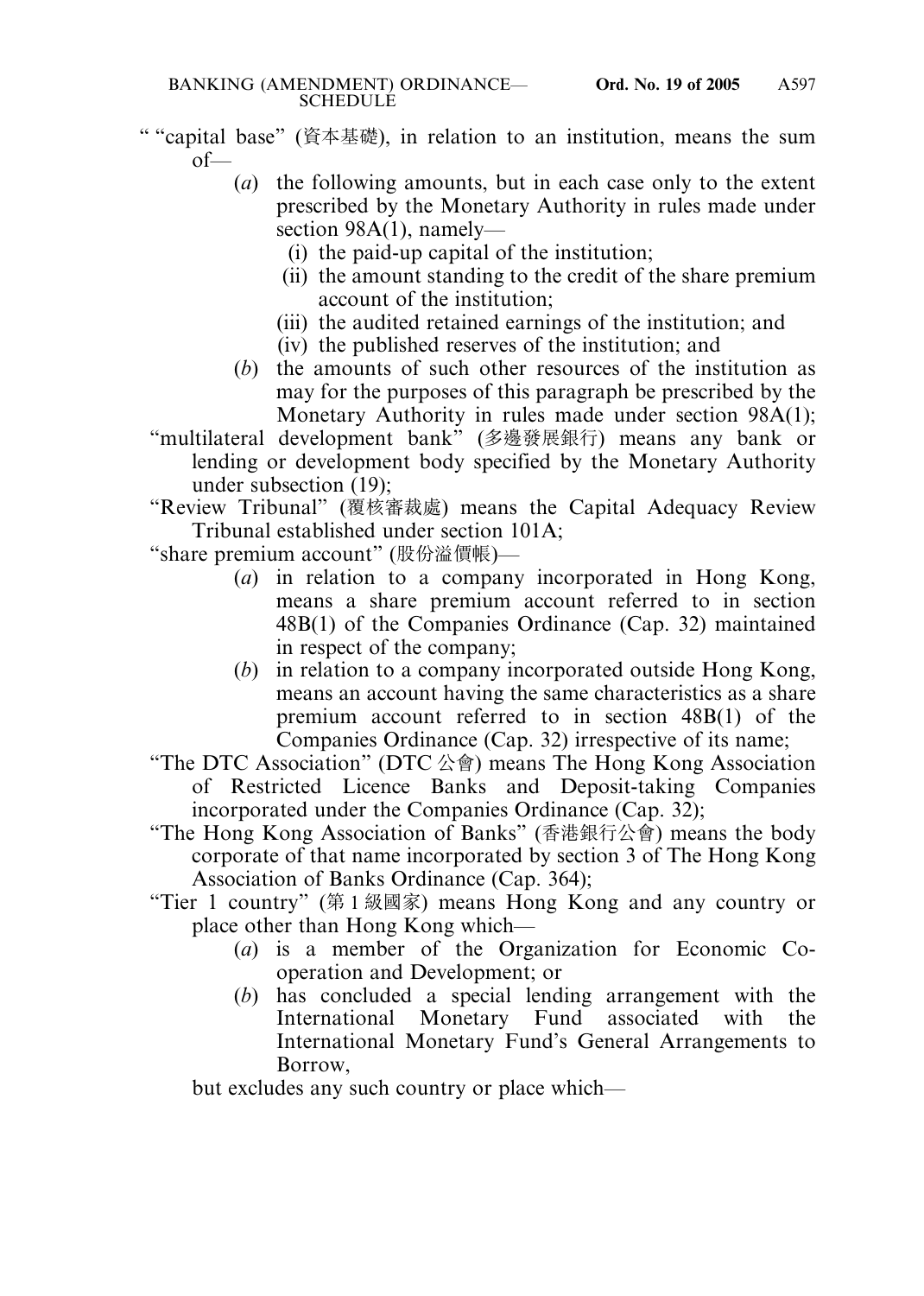- (*c*) has rescheduled its external sovereign debt, whether to central government or non-central government creditors, within the previous 5 years; or
- (*d*) is specified by the Monetary Authority by notice published in the Gazette as being a country or place that is not to be regarded as a Tier 1 country for the purposes of this definition;".
- (3) Section 2 is amended by adding—

"(19) The Monetary Authority may by notice published in the Gazette specify to be a multilateral development bank for the purposes of this Ordinance any bank or lending or development body established by agreement between, or guaranteed by, 2 or more countries, territories or international organizations other than for purely commercial purposes.".

# 2. **Functions of the Monetary Authority**

Section 7(3) is amended by repealing everything after "Gazette" and substituting "guidelines indicating the manner in which he proposes to exercise functions conferred or imposed by or under this Ordinance upon him.".

### 3. **Interpretation and application**

Section 79(2) is amended by repealing everything after "with" and substituting "rules made under section 98A(1).".

### 4. **Limitations on advances by authorized institutions**

- (1) Section  $81(2)(c)$  is repealed and the following substituted—
- $\hat{c}$  the product of—
	- (i) the principal amount of any item that, in relation to the institution, is an off-balance sheet item for the purpose of rules made under section 98A(1); and
	- (ii) the factor specified by the Monetary Authority pursuant to subsection (3) for that item,

where, in respect of that institution, the other party is,".

(2) Section  $81(6)(b)(i)(D)$  is amended by repealing "within the meaning" of the Third Schedule".

- (3) Section 81(8)(*b*) is repealed and the following substituted—
- "(*b*) the expression "debt securities" (債務證券) shall mean any securities other than shares, stocks or import or export trade bills;".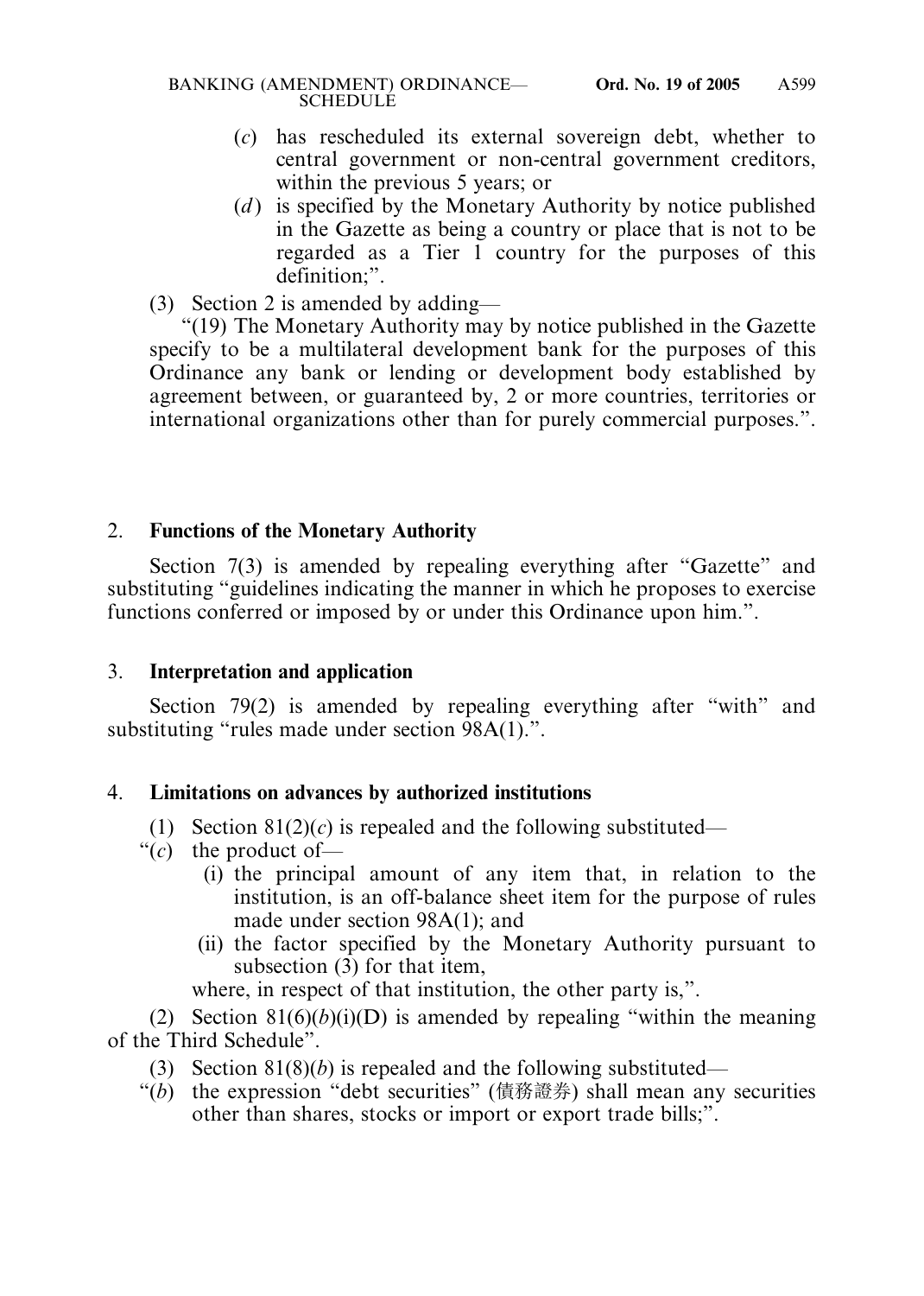# 5. **Official secrecy**

Section 120(5) is amended by adding— "(*da*) to the disclosure of information to the Review Tribunal;".

# 6. **Power to amend Schedules**

(1) Section 135(1) is amended by repealing "Seventh or Eighth" and substituting "Seventh, Eighth or Fifteenth".

(2) Section 135(3) is amended by repealing "Third,".

## 7. **Capital adequacy ratio**

The Third Schedule is repealed.

## 8. **Liquidity ratio**

(1) The Fourth Schedule is amended, in paragraph 1, by repealing the definition of "multilateral development bank".

(2) The Fourth Schedule is amended, in paragraph 1, by repealing the definition of "public sector entity in Hong Kong" and substituting—

- " "public sector entity in Hong Kong" (香港公營單位) means any entity specified by the Monetary Authority under paragraph 1A;".
	- (3) The Fourth Schedule is amended by adding—

"1A. The Monetary Authority may by notice published in the Gazette specify to be a public sector entity in Hong Kong for the purposes of this Schedule any entity established by or on behalf of the Government.".

### 9. **Minimum criteria for authorization**

(1) The Seventh Schedule is amended, in paragraph 1(1), by repealing the definition of "share premium account".

(2) The Seventh Schedule is amended, in paragraph 6(*d* ), by repealing the semicolon and substituting a full stop.

(3) The Seventh Schedule is amended by repealing paragraph 6(*e*).

(4) The Seventh Schedule is amended, in paragraph 11(*a*), by repealing "and its profit and loss" and substituting ", its profit and loss and its capital adequacy ratio".

### 10. **Minimum criteria for approval as money broker**

The Eleventh Schedule is amended, in paragraph 1(1), by repealing the definition of "share premium account".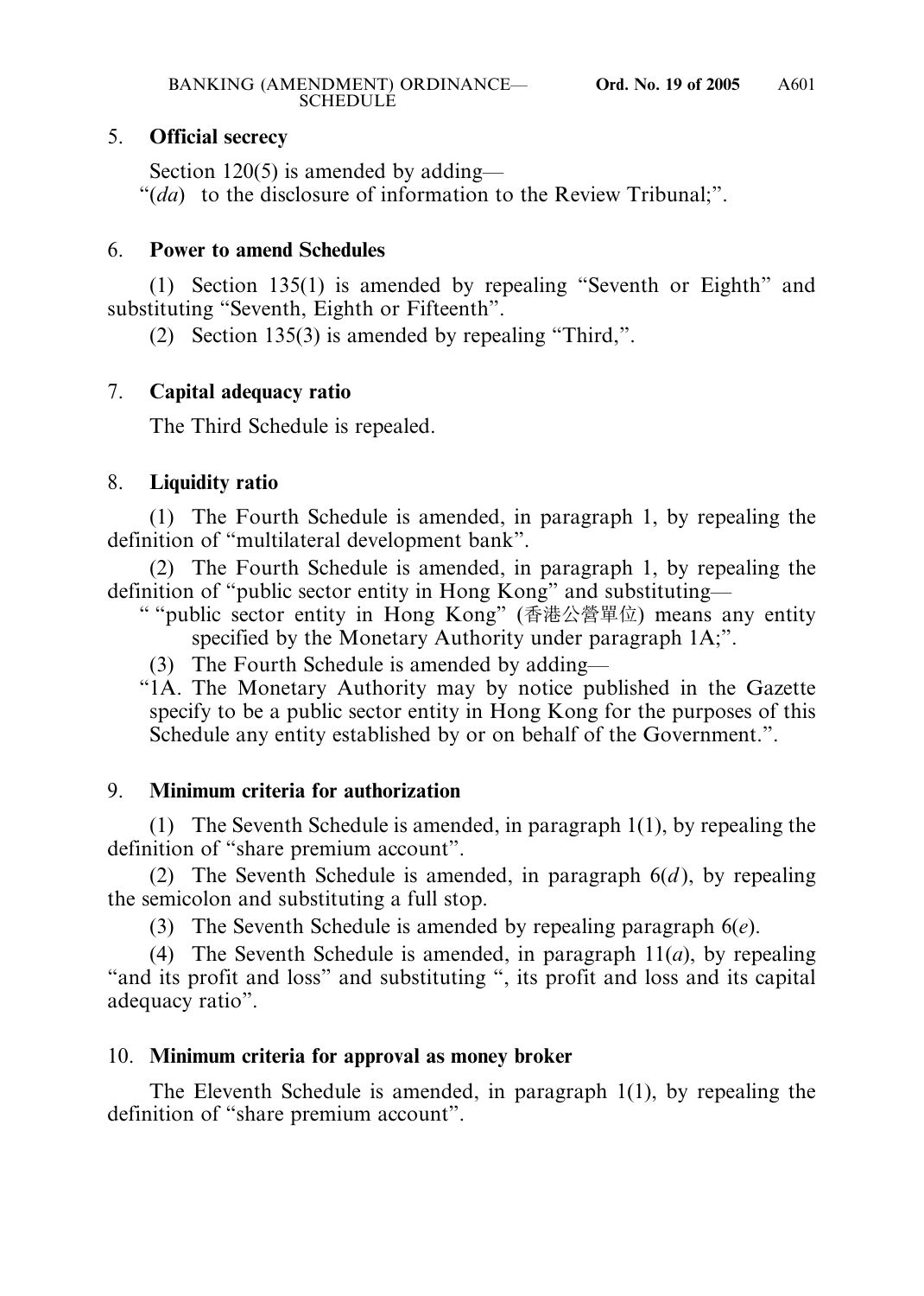## 11. **Fifteenth Schedule added**

The following is added—

# "FIFTEENTH SCHEDULE [ss. 101A, 101E,

101I & 135]

# PROVISIONS RELATING TO CAPITAL ADEQUACY REVIEW TRIBUNAL

## 1. **Interpretation**

In this Schedule—

"Chairman" (主席) means Chairman of the Review Tribunal;

- "member" (成員) means a member of the Review Tribunal;
- "parties" (雙方), in relation to an application to the Review Tribunal for a review of a decision of the Monetary Authority, means the person making the application and the Monetary Authority.

# 2. **Tenure of Chairman**

(1) The term of appointment of a person as Chairman shall not exceed 3 years.

(2) A person whose term of appointment or reappointment as Chairman has expired may be reappointed.

(3) A person appointed as Chairman may resign his office by giving notice in writing to the Chief Executive, and the notice shall take effect on the date specified in the notice or, if no such date is specified, on the date of receipt of the notice by the Chief Executive.

(4) If the Chief Executive is satisfied that the person appointed as Chairman—

- (*a*) has become bankrupt;
- (*b*) is incapacitated by physical or mental illness;
- (*c*) is otherwise unable or unfit to perform the functions of Chairman; or
- (*d*) is no longer qualified for appointment as Chairman under section 101A(2) of this Ordinance,

the Chief Executive may, by notice published in the Gazette, revoke the person's appointment as Chairman; and upon such revocation the office becomes vacant.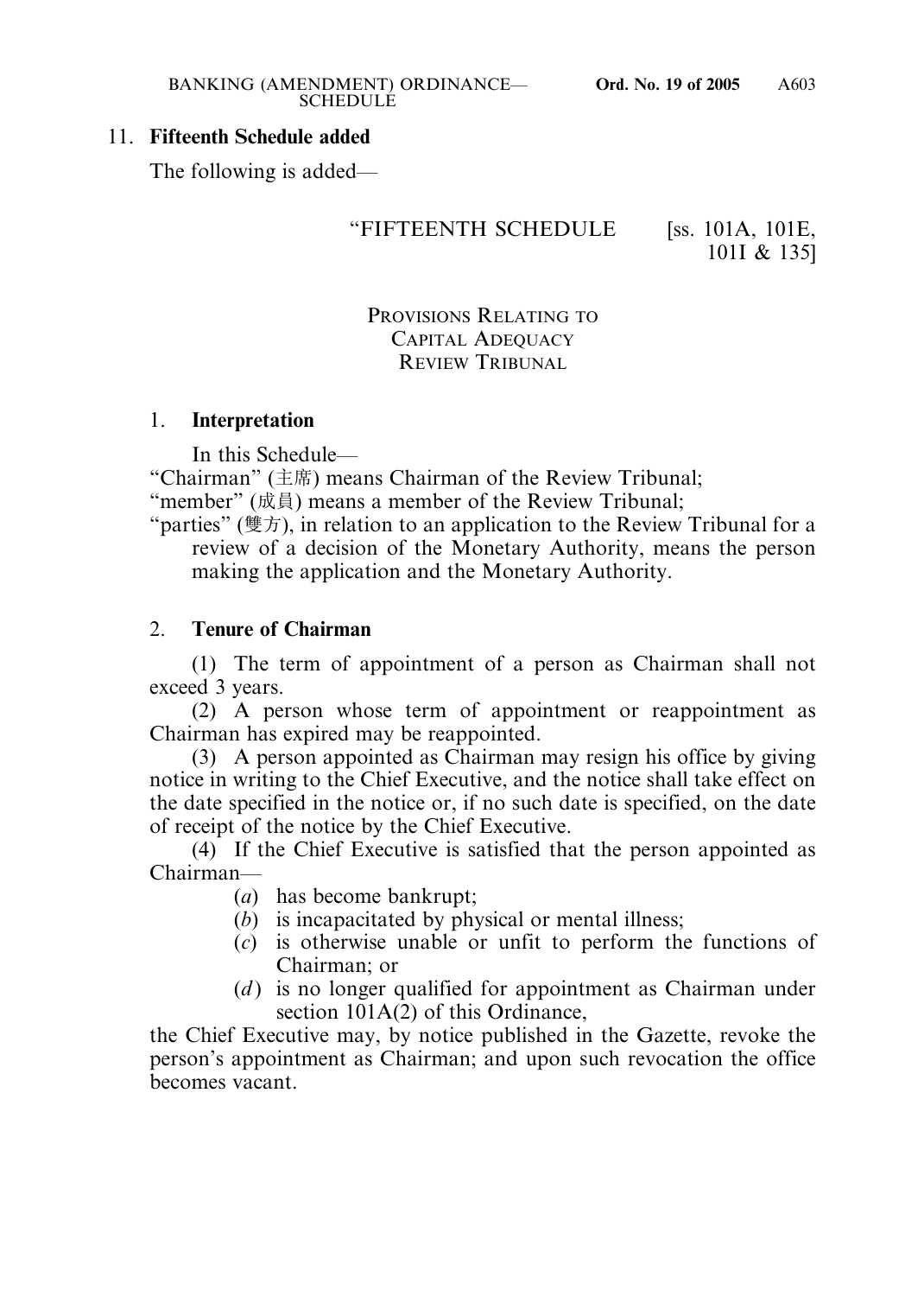### 3. **Tenure of members**

(1) The term of appointment of a member shall not exceed 3 years.

(2) A member whose term of appointment or reappointment has expired may be reappointed.

(3) A member may resign by giving notice in writing to the Chief Executive, and the notice shall take effect on the date specified in the notice or, if no such date is specified, on the date of receipt of the notice by the Chief Executive.

(4) If the Chief Executive is satisfied that a member—

- (*a*) has become bankrupt;
- (*b*) is incapacitated by physical or mental illness;
- (*c*) is otherwise unable or unfit to perform the functions of a member; or
- (*d*) is no longer qualified for appointment as a member under section 101A(3) of this Ordinance,

the Chief Executive may, by notice published in the Gazette, revoke the member's appointment.

# 4. **Further provisions relating to Chairman and members**

(1) If the person appointed as Chairman under section 101A of this Ordinance is precluded by illness, absence from Hong Kong or any other cause from exercising his functions, the Chief Executive may appoint a person who is qualified for appointment as Chairman under that section to act as Chairman, and as such to exercise all the functions of Chairman, for the period during which the first-mentioned person is so precluded.

(2) If a person appointed as a member under section 101A of this Ordinance is precluded by illness, absence from Hong Kong or any other cause from taking part in proceedings of the Review Tribunal, the Chief Executive may appoint a person who is qualified for appointment as a member under that section to act as a member, and as such to take part in proceedings of the Review Tribunal, for the period during which the firstmentioned person is so precluded.

(3) If at the expiry of the term of appointment of the person who is or is acting as Chairman, or of a person who is or is acting as a member, the hearing of a review has begun but the review has not been determined, that person may continue to act as Chairman or as a member (as the case may be) for the purposes of that review until the review has been determined.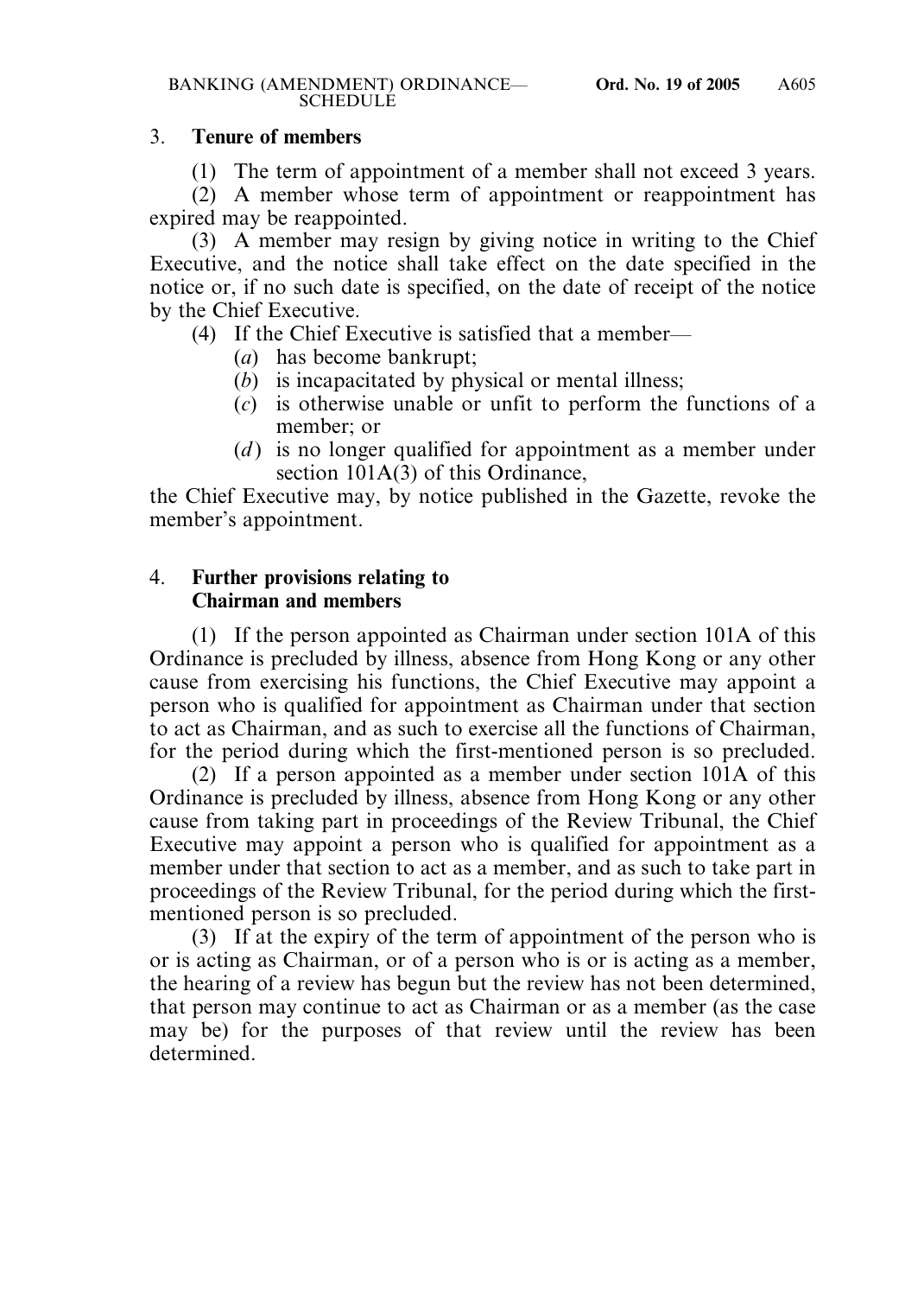(4) If during the hearing of a review there is any change in the person who is or is acting as Chairman or in the persons who are or are acting as members, then—

- (*a*) if the parties to the review so consent, the hearing may continue notwithstanding that change; or
- (*b*) in the absence of such consent, the hearing shall not continue but may begin anew.

# 5. **Procedure**

(1) The Review Tribunal shall convene on such occasions as the Chairman considers necessary to determine a review.

(2) The Chairman may, at any time after an application for a review of a decision has been made, give directions to the parties to the review concerning—

- (*a*) procedural matters to be complied with by any of the parties; and
- (*b*) the time within which such procedural matters are to be complied with.

(3) The quorum for any sitting of the Review Tribunal shall be the Chairman and 2 members.

- (4) At a sitting of the Review Tribunal—
	- (*a*) the Chairman shall preside; and
	- (*b*) every question before the Review Tribunal shall be determined by the majority of the votes cast by the Chairman and members present, except that a question of law shall be determined by the Chairman alone.

(5) The right to be heard conferred by section  $101C(3)$  of this Ordinance may be exercised in person or—

- (*a*) in the case of a corporation, through its officer or employee;
- (*b*) in the case of the Monetary Authority, through a person appointed under section 5A(3) of the Exchange Fund Ordinance (Cap. 66) to assist the Monetary Authority,

or may be exercised through a solicitor or counsel or, with the leave of the Review Tribunal, through any other person.

(6) The Chairman shall prepare or cause to be prepared a record of the proceedings at any sitting of the Review Tribunal, which shall contain such particulars relating to the proceedings as he considers appropriate.

# 6. **Privileges and immunities**

Except as otherwise provided in this Ordinance—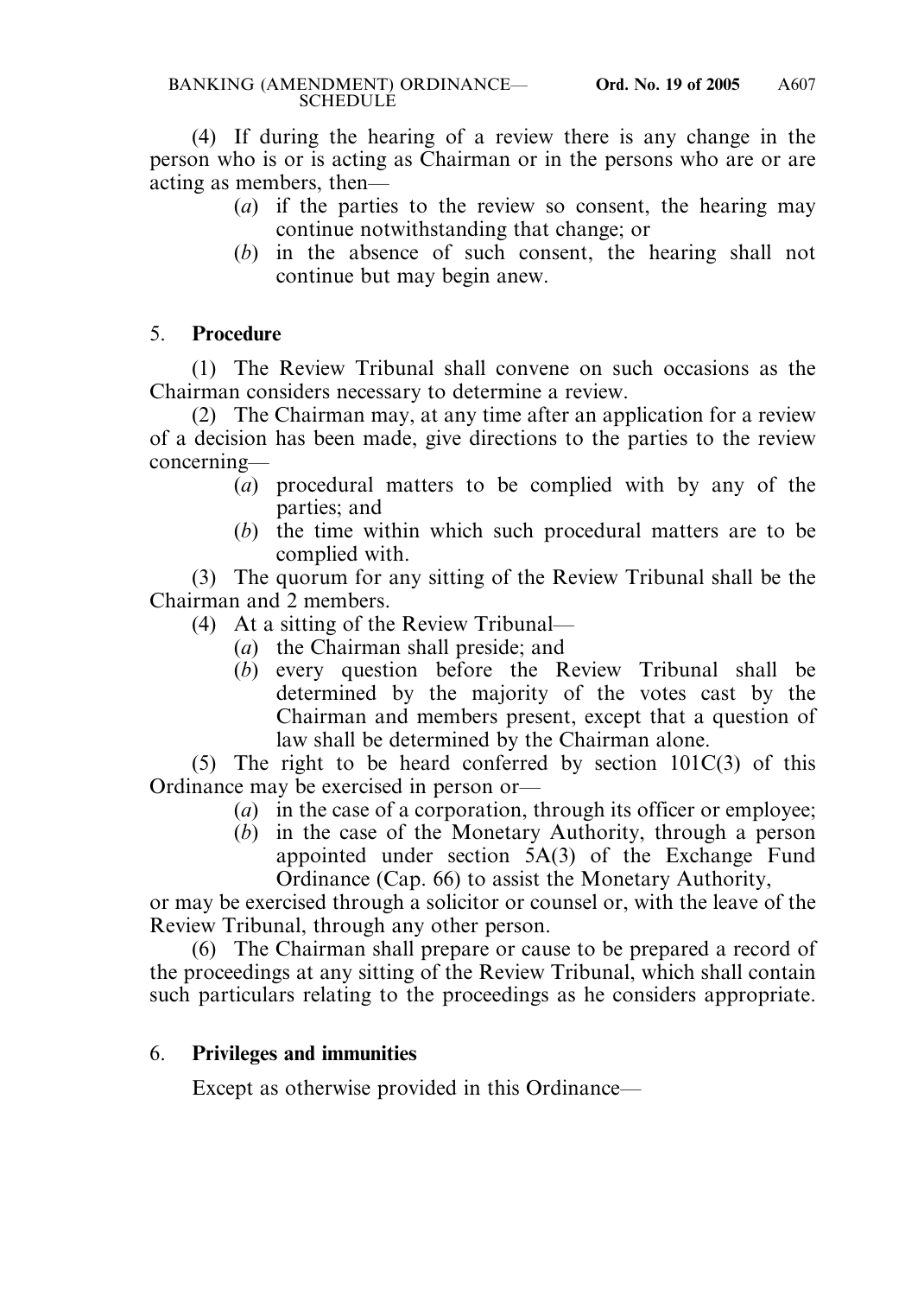#### BANKING (AMENDMENT) ORDINANCE— **Ord. No. 19 of 2005 SCHEDULE**

- (*a*) the Review Tribunal, its Chairman and its members; and
- (*b*) the parties to, and any witness, solicitor, counsel or other person involved in, a review,

shall have the same privileges and immunities in respect of the review as they would have if the review were civil proceedings before the Court of First Instance.".

# **Specification of Factors (Financial Exposure of Authorized Institution) Notice**

## 12. **Repeal**

The Specification of Factors (Financial Exposure of Authorized Institution) Notice (Cap. 155 sub. leg. C) is repealed.

## **Banking (Specification of Public Sector Entities in Hong Kong) Notice**

### 13. **Repeal**

The Banking (Specification of Public Sector Entities in Hong Kong) Notice (Cap. 155 sub. leg. E) is repealed.

# PART<sub>2</sub>

### AMENDMENTS TO OTHER ORDINANCES

### **Companies Ordinance**

### 1. **Preferential payments**

Section 265(6) of the Companies Ordinance (Cap. 32) (as amended by the Deposit Protection Scheme Ordinance (Cap. 581)) is amended, in the definition of "excluded person", in paragraph (*c*), by repealing "paragraph 1 of the Third Schedule to" and substituting "section 2(1) of".